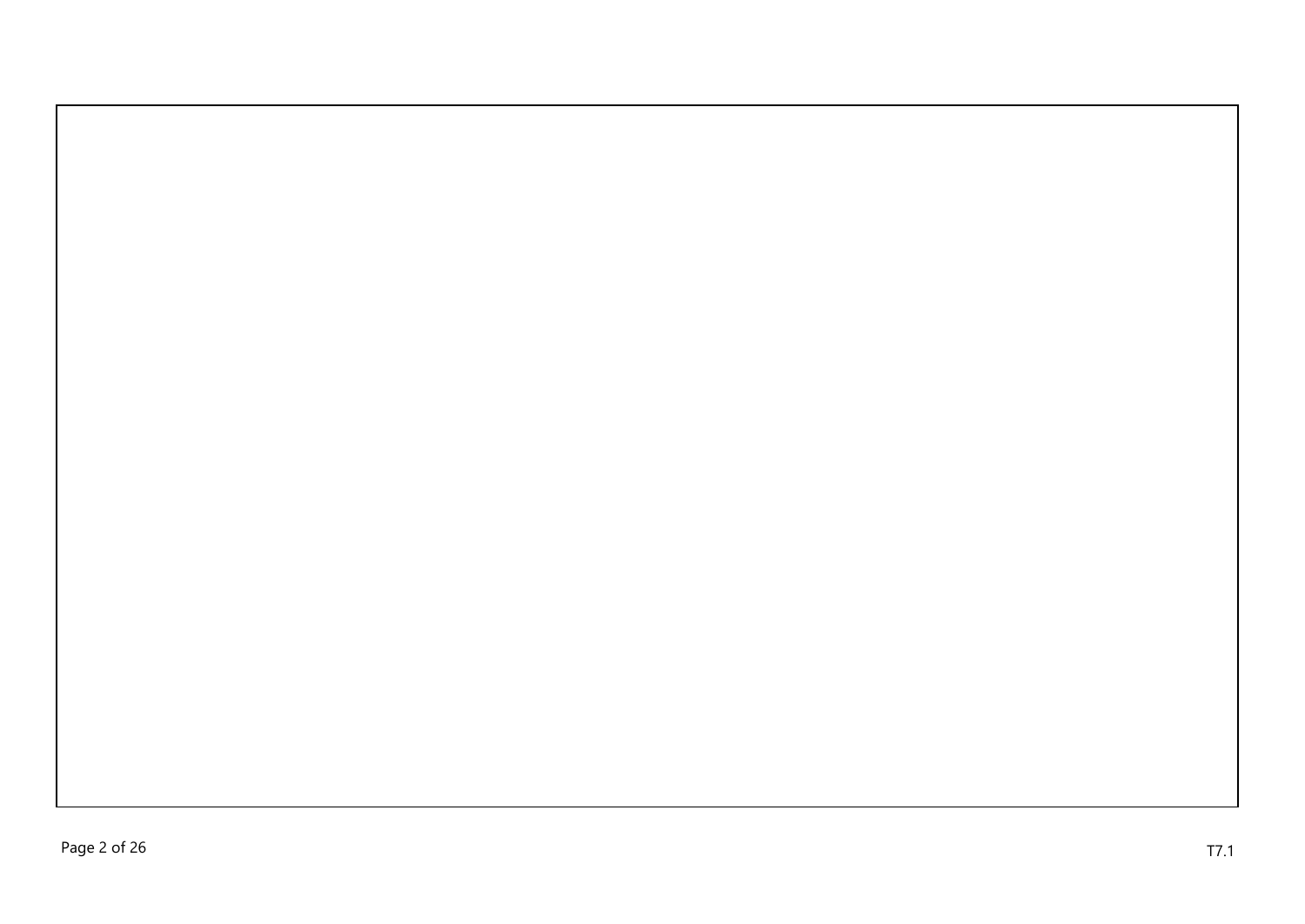| #              | Island | House Name     | Name                    | Sex | National ID | ، ه ، ره<br>مر، سر         | ىئرىتر                                                 |
|----------------|--------|----------------|-------------------------|-----|-------------|----------------------------|--------------------------------------------------------|
| Male'          |        |                |                         |     |             |                            |                                                        |
| $\vert$ 1      | Male'  | G. Aabee Ramzu | Ibrahim Rameez          | M   | A068286     | ی گھ مرد ہے                | ە ھەترىرى<br>رەھىرىرى                                  |
| $ 2\rangle$    | Male'  | G. Aabee Ramzu | FATHMATH NAZIYA IBRAHIM | F   | A131721     | ی گھ مرد ہے                | ژُودَهُ سُمِيرٌ رَهْ پُرِدْ                            |
| $\vert$ 3      | Male'  | G. Aabee Ramzu | ABDULLA NAZEEH          | M   | A304647     | ى ئەھەردى<br>ئ             | رەقەللە ئىرى <i>مى</i>                                 |
| $\overline{4}$ | Male'  | G. Aabee Ramzu | Ali Nabeel              | M   | A304651     | ر گھ پروج<br>ر گھ پرونج    | ړَر سَوِرْ                                             |
| $\overline{5}$ | Male'  | G. Aabee Ramzu | Mohamed Naziu           | M   | A304661     | ى ئەھەردى<br>ئ             | ورەرو گېږ                                              |
| $\overline{6}$ | Male'  | G. Aabee Ramzu | AISHATH NUHA IBRAHIM    | F   | A337420     | ى ئەھەمدىسى<br>ئ           | ومرشنتي الرائد مره ومرباد                              |
| 7              | Male'  | G. Aidhooge    | Ibrahim Fairooz         | M   | A039807     | و٠ مکرونوی<br>د ۱ مکرونوی  | موه تر ده و مرحم                                       |
| 8              | Male'  | G. Aidhooge    | Ahmed Ageel             | M   | A040499     |                            | رەر ئەتى ئى                                            |
| 9              | Male'  | G. Aidhooge    | Ismail Waheed           | M   | A045283     | و٠ پر دو٠<br>د ۱ پر ترو    | وكوحياء وكالمحمد                                       |
| 10             | Male'  | G. Aidhooge    | Mariyam Mohamed         | F   | A062971     | و٠ پر دو٠<br>د ۱ پر ترو    | קסקס כקסקב<br><mark>קי<i>אוקר</i> קיי</mark> מכנק      |
| 11             | Male'  | G. Aidhooge    | Hassan Mohamed          | M   | A062972     | و٠<br>ى شەھەر              | و ره ر د<br>تر پر ژنر<br>برسەيىتىر                     |
| 12             | Male'  | G. Aidhooge    | Fathimath Mohamed       | F   | A062973     | و .<br>ی . هرمزی           | و ده دره ده د                                          |
| 13             | Male'  | G. Aidhooge    | Dr. Aishath Eleena      | F   | A064333     | و .<br>د . ه مرمرد         | ۽ سا شهرڪو شهر سگر جي سگر                              |
| 14             | Male'  | G. Aidhooge    | Aminath Mohamed         | F   | A064334     | ء کم میں<br>د کم           | و ده وره دو                                            |
| 15             | Male'  | G. Aidhooge    | Adam Mohamed            | M   | A075282     | و٠ دکم وو ٤<br>د ۱ دکم فرو | وره وره رو<br><i>م</i> نرو وبرمرونر                    |
| 16             | Male'  | G. Aidhooge    | Hussain Mohamed         | M   | A080743     | و .<br>ی . هرمزی           | جر شهر مدرور ور                                        |
| 17             | Male'  | G. Aidhooge    | Wisam Abdul Wahid       | M   | A166672     | و .<br>د . ه ه ترور        | ه شوه ده وه ورو<br>م شود ارتص در و تر                  |
| 18             | Male'  | G. Aidhooge    | Fathimath Iffa Ismail   | F   | A355366     | و .<br>د . ه ه ترور        | ژُودَهُ مِهْرٌ مِــْدَّمْ دِ                           |
| 19             | Male'  | G. Aidhooge    | Ahmed Wiam Wahid        | M   | A371045     | و .<br>د . ه ه ترور        | גפגב בהכ כבב                                           |
| 20             | Male'  | G. Aidhooge    | Wizam Abdul Wahid       | M   | A371046     | و .<br>د . ه د ترو         | د ده ده ده د د د                                       |
| 21             | Male'  | G. Aidhooge    | Wishah Abdul Wahid      | M   | A371049     | و٠ پر دو٠<br>د ۱ پر ترو    | ه ده ده ده د و<br>وشهر ماه دوم د                       |
| 22             | Male'  | G. Air Cool    | Sharafiyya Mohamed      | F   | A012824     | י ההינטיב<br>ז' ההינטיב    | ر در ۲۵ <u>۲۰۰۶ وره د د</u><br>شو <i>ټرو</i> د بر د بر |
| 23             | Male'  | G. Air Cool    | Aishath Nasheeda        | F   | A026419     | י הה יכס<br>ז' הה יכט ב    | لأمر شكوتح المتركبونكر                                 |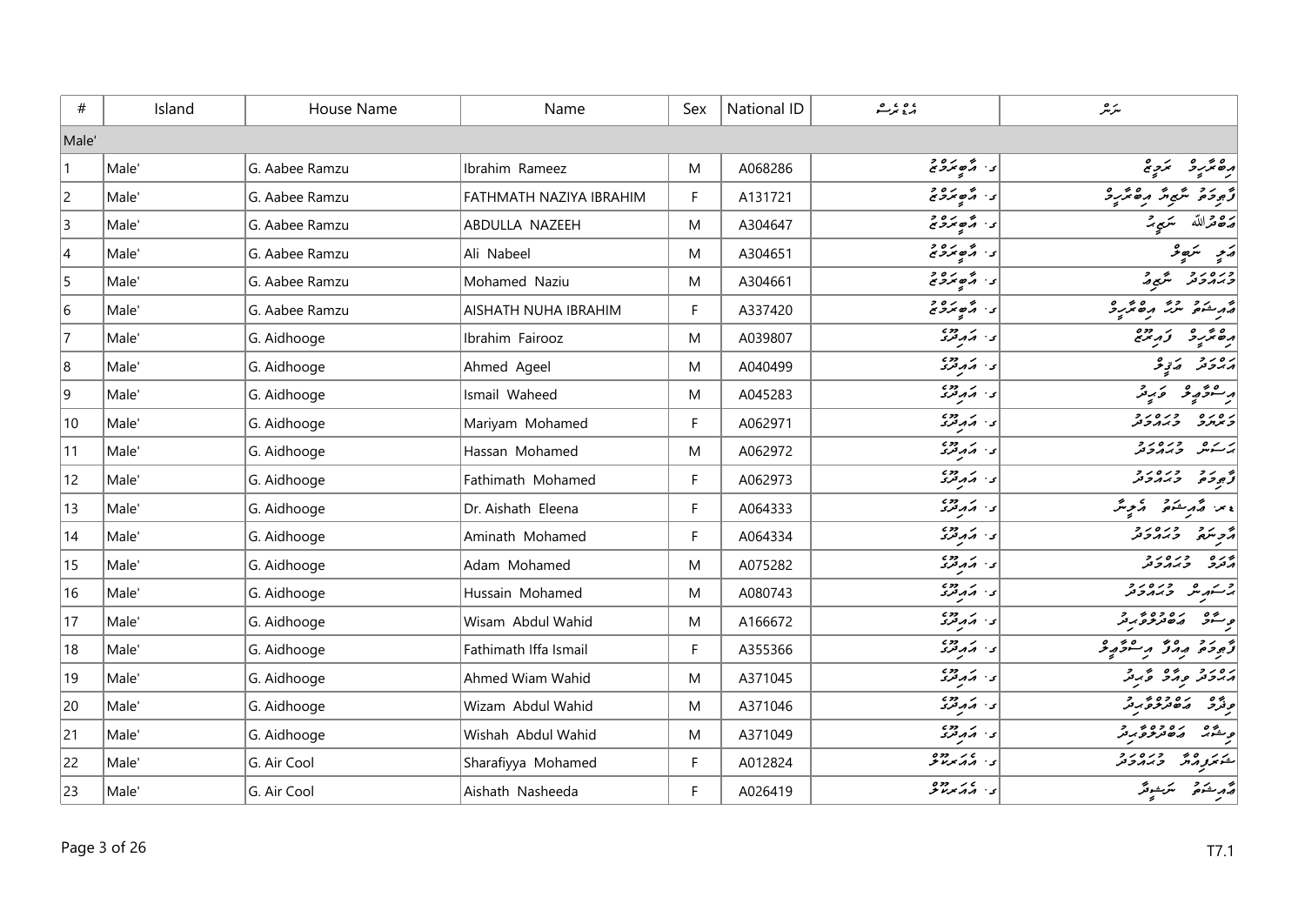| 24 | Male' | G. Air Cool     | Abida Mohamed                 | $\mathsf F$ | A037887 | ي په محمد موده                                                                | أشعرش وبرورو                                                                                                                                                                                                                   |
|----|-------|-----------------|-------------------------------|-------------|---------|-------------------------------------------------------------------------------|--------------------------------------------------------------------------------------------------------------------------------------------------------------------------------------------------------------------------------|
| 25 | Male' | G. Air Cool     | Mariyam Ashiya                | F           | A044384 | ۍ مرم پر ده<br>د کرم پر <i>ب</i> ر                                            | و دره و شورگر                                                                                                                                                                                                                  |
| 26 | Male' | G. Air Cool     | Fathmath Razeeqa Abdul Razzaq | $\mathsf F$ | A141920 | ג הה ינים                                                                     |                                                                                                                                                                                                                                |
| 27 | Male' | G. Air Cool     | Fathimath Eelaaf Abdul Baree  | F           | A161279 | ז הה ינים                                                                     | ژوده پرځو مودوه پر                                                                                                                                                                                                             |
| 28 | Male' | G. Air Cool     | Ibrahim Althoaf Abdul Baree   | M           | A165012 | י הה ינים<br>ז' הה ינים ב                                                     | ە بەرە دە بەدە دەرە بەرە بەرە بەر ئەيدا بەر ئەيدا بەر ئەيدا بەر ئەيدا بەر ئەيدا بەر ئەيدا بەر ئەيدا بەر ئەيدا<br>ئايدا بەر ئەيدا بەر ئەيدا بەر ئەيدا بەر ئەيدا بەر ئەيدا بەر ئەيدا بەر ئەيدا بەر ئەيدا بەر ئەيدا بەر ئەيدا بەر |
| 29 | Male' | G. Anbuge       | Ibrahim Hussain Shihab        | M           | A000189 | $\overset{\mathcal{L}}{\mathcal{S}}$ and $\overset{\mathcal{L}}{\mathcal{S}}$ | رە ئەرو برىسى ئەر ئە                                                                                                                                                                                                           |
| 30 | Male' | G. Anbuge       | Husna Mohamed                 | F           | A033388 | $\overset{\mathcal{L}}{\mathcal{S}}$ and $\overset{\mathcal{L}}{\mathcal{S}}$ | و مشر در در د                                                                                                                                                                                                                  |
| 31 | Male' | G. Asdhoo       | Hussain Naseem                | ${\sf M}$   | A022968 | ی کر شدهر                                                                     | چەسەر شەر يېتى بۇ ئاستان ئىستان ئىش                                                                                                                                                                                            |
| 32 | Male' | G. Asdhoo       | Mohamed Shiham                | ${\sf M}$   | A058749 | ر به کرده<br>د امرک                                                           | ورەر دىرى<br><i>وبەم</i> وتر شە <i>رگ</i> ۇ                                                                                                                                                                                    |
| 33 | Male' | G. Asdhoo       | Aishath Juman                 | F           | A079447 | ی کر شدهر                                                                     | أمار مشكاة المتحافي                                                                                                                                                                                                            |
| 34 | Male' | G. Asdhoo       | Fathimath Rifzan              | F           | A141417 | ی کر شده دو                                                                   | توجدة بروتمار                                                                                                                                                                                                                  |
| 35 | Male' | G. Asdhoo       | Hassan Naseem                 | ${\sf M}$   | A150313 | ی که کره دو                                                                   | ىزىكىش بىرىنىدۇ                                                                                                                                                                                                                |
| 36 | Male' | G. Asdhoo       | Ibrahim Naseem                | M           | A371844 | ی که کره دو                                                                   | رەنزىرو ترىنو                                                                                                                                                                                                                  |
| 37 | Male' | G. Asdhoo       | Ali Naseem                    | ${\sf M}$   | A378537 | ی پر گھرود                                                                    | أريمو الترسور                                                                                                                                                                                                                  |
| 38 | Male' | G. Asdhoo       | Yoosuf Naseem                 | ${\sf M}$   | A399517 | ر به کرده<br>د امرک                                                           | اژ جو سربو د                                                                                                                                                                                                                   |
| 39 | Male' | G. Beauty Villa | Aminath Shafia                | F           | A055668 | ی صرفی موث                                                                    | مەرىتى شەرق                                                                                                                                                                                                                    |
| 40 | Male' | G. Beauty Villa | Aishath Soniya                | F           | A082453 | ر<br> د ورهور محمد                                                            | أقرم شؤو المستوسرة                                                                                                                                                                                                             |
| 41 | Male' | G. Beauty Villa | Ismail Shareef                | M           | A099398 | .<br>د موره ورځ                                                               | رەي ھەم ئەبرۇ<br>مەشقەر                                                                                                                                                                                                        |
| 42 | Male' | G. Beauty Villa | Ahmed Rameez                  | M           | A125301 | .<br>د په هر چورځ                                                             | بر ه بر د<br>م <i>.بر</i> و تر<br>بحرجرة                                                                                                                                                                                       |
| 43 | Male' | G. Beauty Villa | Mariyam Nautha                | $\mathsf F$ | A138465 | ی صرف عومته                                                                   | ىرە بە<br>سرچ <sub>ى</sub> تى<br>ر ه ر ه<br><del>ر</del> بربر ژ                                                                                                                                                                |
| 44 | Male' | G. Beauty Villa | Khadeeja Ibrahim              | $\mathsf F$ | A144390 | ر ورموږ ځ                                                                     | زَ بِرِيعٌ مِنْ مُرْرِدْ                                                                                                                                                                                                       |
| 45 | Male' | G. Beauty Villa | Aishath Zaha Tholal           | F           | A157364 | ی صرفی موث                                                                    |                                                                                                                                                                                                                                |
| 46 | Male' | G. Beauty Villa | Dhawood Jimreez               | ${\sf M}$   | A307290 | ی صرفی موثر                                                                   | ودود و و ده<br>مردمر و و برج                                                                                                                                                                                                   |
| 47 | Male' | G. Beauty Villa | Zakariyya Anees               | M           | A307734 | د و مربور ځه<br>ر                                                             | ى ئىم بىر مەكتەر ئىس ب                                                                                                                                                                                                         |
| 48 | Male' | G. Beauty Villa | MARIYAM ISHA SHAREEF          | F           | A332309 | ، موره موقر                                                                   | ومهرو رئے خبرو                                                                                                                                                                                                                 |
| 49 | Male' | G. Beauty Villa | Mohamed Ishan Shareef         | ${\sf M}$   | A332310 | <sub>ى ھ</sub> ېرتىپ بوگە                                                     | ورەرو مەشكە خىرو                                                                                                                                                                                                               |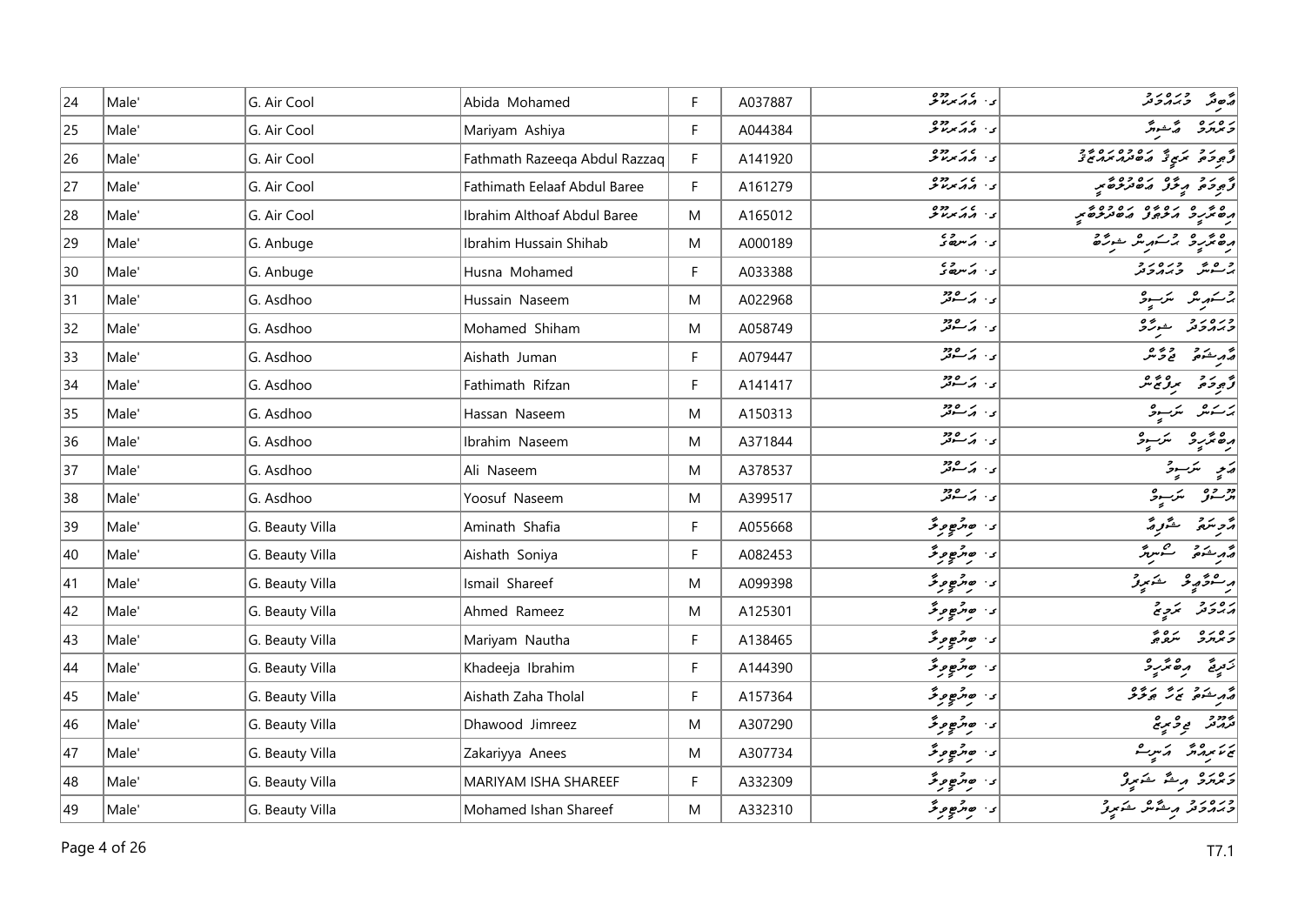| 50 | Male' | G. Beauty Villa   | Fathmath Samha         | F           | A338273 | ر و پر عوم <b>گر</b>                                                                   | و ده سره و                                              |
|----|-------|-------------------|------------------------|-------------|---------|----------------------------------------------------------------------------------------|---------------------------------------------------------|
| 51 | Male' | G. Beauty Villa   | Mariyam Zuha Tholal    | F           | A378919 | ی ویژهویژ                                                                              | ر ہ رہ ۔ دی ۔ ری و<br>د بربرو ۔ برگ جو تر               |
| 52 | Male' | G. Beauty Villa   | Fathimath Zeena Tholal | $\mathsf F$ | A380696 | ی صرفی موثر                                                                            | توجوجو بإنثر وكالحر                                     |
| 53 | Male' | G. Beauty Villa   | Ilyaas                 | M           | A392623 | ی صرفی موثر                                                                            | ارپر پڑت                                                |
| 54 | Male' | G. Bulbulaa Villa | Fathimath Rauf         | F           | A034044 | ر ه و و و و څريگر                                                                      | و دوه دوه                                               |
| 55 | Male' | G. Bulbulaa Villa | Mariyam Ulya Asim      | F           | A085102 | ر وه د و د څر                                                                          | נ סנס כסף ף.<br>כמחב הכח ה-יב                           |
| 56 | Male' | G. Bulbulaa Villa | Rooya Asim             | F           | A154060 | وه ووي.<br>ي- <b>ص</b> نو <i>ه مرگو</i> نژ                                             | $3 - 2 - 22$                                            |
| 57 | Male' | G. Bulbulaage     | Ahmed Rishwan          | ${\sf M}$   | A011503 | وه وه و.<br>د ۰ مون ور                                                                 | رەرد برشۇر                                              |
| 58 | Male' | G. Bulbulaage     | Mohamed Afrah Khaleel  | ${\sf M}$   | A027307 | وه و د پر د<br>د ۰ م <b>ن</b> من من                                                    | ورەرو رەپە ئېرو                                         |
| 59 | Male' | G. Bulbulaage     | Abdul Rauf             | M           | A033994 | وه و و د و د<br>د ۰ ه <b>نو</b> <i>ه نو</i> د                                          | ر ه د ه ر دده<br>پره د بر بر                            |
| 60 | Male' | G. Bulbulaage     | Shifleena Rishwan      | $\mathsf F$ | A081298 | وه و و و د<br>د ۱ گاه موگ                                                              | ىدۇم <sub>ۇ</sub> مۇ ب <sub>ىرىش</sub> ۇش               |
| 61 | Male' | G. Bulbulaage     | Fathimath Rishwan      | F           | A102852 | وه و دره<br>د ۰ مون و د                                                                | ۇپرۇپر برىشۇش                                           |
| 62 | Male' | G. Bulbulaage     | Aminath Rishwan        | $\mathsf F$ | A151698 | وه و د پر د<br>د ۰ م <b>ن</b> من من                                                    | أأدوسكم المراشوقانس                                     |
| 63 | Male' | G. Bulbulaage     | Looth Abdul Rauf       | ${\sf M}$   | A165578 | وه و و د و د<br>د ۰ ه <b>نو</b> <i>ه نو</i> د                                          | נכ גם כם גבבם<br>محرجى הש <sup>ב</sup> נה <i>ג</i> ה تح |
| 64 | Male' | G. Bulbulaage     | Aishath Rishvan        | F           | A270679 | وه و د پر د<br>د ۰ م <b>ن</b> من من                                                    | وگەشكە ئىم سەھەس                                        |
| 65 | Male' | G. Bulbulaage     | Mirah Abdul Rauf       | M           | A307707 | وه وه و.<br>د ۱ گلومور                                                                 | و مرد ده ده دردد و                                      |
| 66 | Male' | G. Bulbulaage     | Mohamed Mahil Ahmed    | M           | A341857 | وه وده و<br>د ۱ گلوگور                                                                 | ورەر دېمبرو رەر د                                       |
| 67 | Male' | G. Bulbulaage     | Munya Abdul Rauf       | F           | A363443 | وه ودي<br>د ۱ گلوگور                                                                   | כ ס 2 גם כס גדום<br>כיתול השינו <i>ג</i> וג             |
| 68 | Male' | G. Bulbulaage     | Mifhath Abdul Rauf     | F           | A363446 | وه ودي<br>د ۱ گلوگور                                                                   | ر ٥ ٥ ٥ ٥ ٠١٥<br>پرڪ تو پر بورو<br>  حرقر بر حر         |
| 69 | Male' | G. Day Lightge    | Mohamed Rasheed        | ${\sf M}$   | A036643 | ى مىمى ھەم<br>ئ                                                                        | ورەرو كەشەتر                                            |
| 70 | Male' | G. Day Lightge    | Ibrahim Rasheed        | M           | A039227 | ى بىيىم ۋە                                                                             | رەترىرو ترىنوتر                                         |
| 71 | Male' | G. Day Lightge    | Yoosuf Rasheed         | ${\sf M}$   | A039324 | ى ، ، ، ئوم ھى<br>ئ                                                                    | وواحروا المرتشوقر                                       |
| 72 | Male' | G. Day Lightge    | Adam Rasheed           | M           | A039330 | $\overbrace{z}^{\mathcal{O}}_{\mathcal{P}}, \overbrace{z}^{\mathcal{C}}_{\mathcal{P}}$ | أوره برشوتر                                             |
| 73 | Male' | G. Day Lightge    | Fathimath Shuza        | F           | A050201 | ى بىم ئۆم ھى<br>ئ                                                                      | وحموقه المحتفر                                          |
| 74 | Male' | G. Day Lightge    | Abdulla Naseem         | ${\sf M}$   | A091025 | 58,56                                                                                  | ەھەتراللە                                               |
| 75 | Male' | G. Day Lightge    | Hussain Rasheed        | ${\sf M}$   | A098442 | $\overbrace{z}^{\mathcal{C}}_{\mathcal{P}}, \overbrace{z}^{\mathcal{C}}_{\mathcal{P}}$ | برسكهاش الكرسوفر                                        |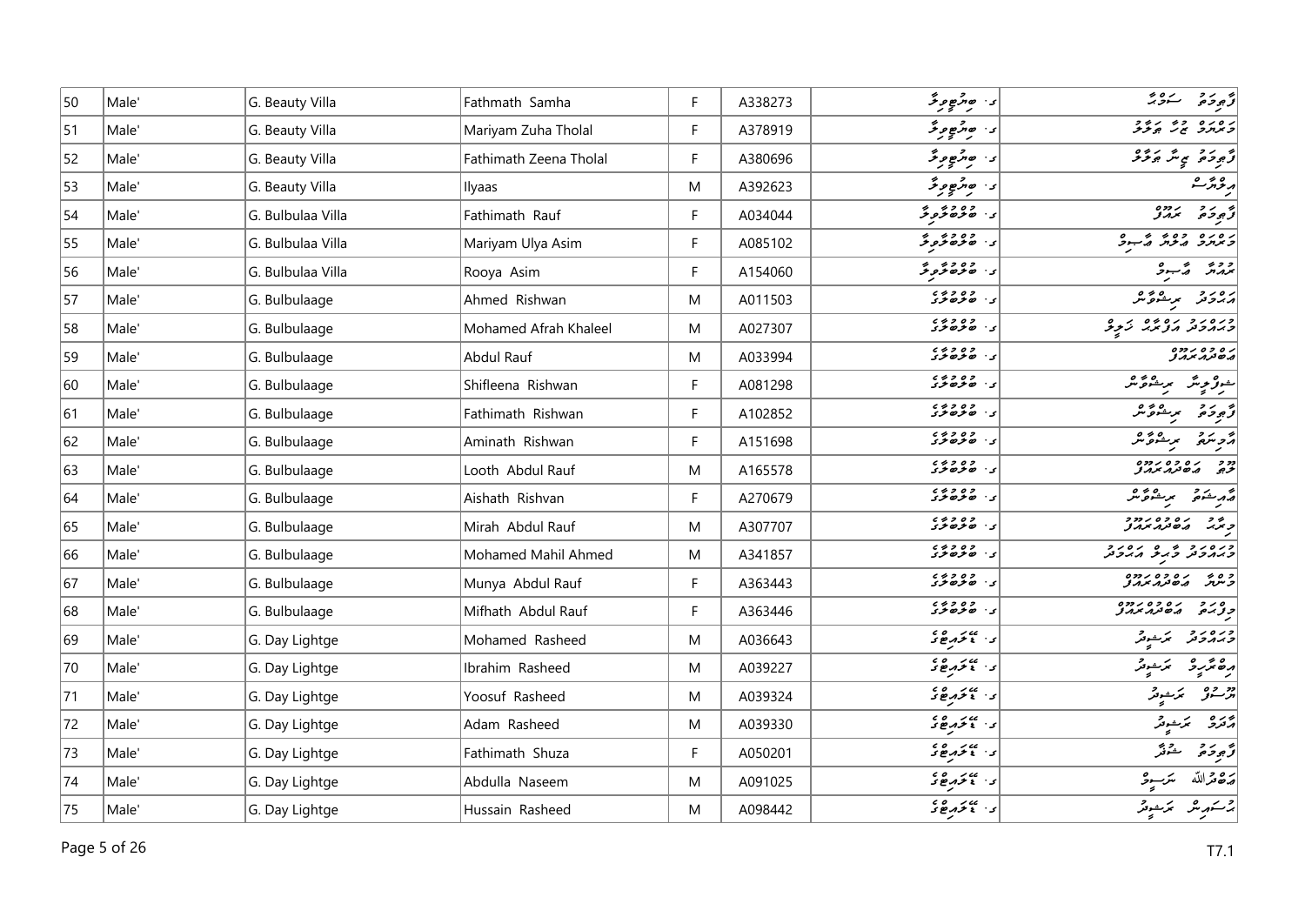| 76  | Male' | G. Day Lightge   | HASSAN RASHEED         | M           | A137909 | 58.22                                        |                                                                                                      |
|-----|-------|------------------|------------------------|-------------|---------|----------------------------------------------|------------------------------------------------------------------------------------------------------|
| 77  | Male' | G. Denon         | Ismail Rauf            | M           | A033996 | ى قىم ئەرىگە                                 | د حدو دوه                                                                                            |
| 78  | Male' | G. Denon         | Fathimath Aroosha      | $\mathsf F$ | A094187 | ى قىم ئەرىگە                                 | أو برد بردد م                                                                                        |
| 79  | Male' | G. Denon         | Mohamed Shaan          | M           | A148067 | ى كېمىشكە                                    | ورەرد ھەر<br><mark>جەم</mark> رىر ئىگەش                                                              |
| 80  | Male' | G. Denon         | Hameedha Shaneez       | $\mathsf F$ | A309673 | ی عمیر شر                                    | يَرْجِعٌ شَمَّسٍ جُمْ                                                                                |
| 81  | Male' | G. Denon         | Shaffaf Shaneez        | $\mathsf F$ | A309677 | ى كا ئاپرىش                                  | أشوروق شوسي                                                                                          |
| 82  | Male' | G. Denon         | Ahmed Shan             | M           | A352343 | ى قىم ئەيتىر                                 | رەر ئەشر                                                                                             |
| 83  | Male' | G. Dhaadharaage  | Ibrahim Ali            | ${\sf M}$   | A000061 | و . ه د و ه<br>د · فرفربود                   | رە ئۆر ئەير                                                                                          |
| 84  | Male' | G. Dhaadharaage  | Fathimath Seeza        | F           | A046515 | و د وه و<br>د ا ترترنزی                      | 5593<br>$\stackrel{\circ}{\varepsilon_\varepsilon}-$                                                 |
| 85  | Male' | G. Dhaadharaage  | Habeeba Ali            | F           | A071111 | و د وه.<br>د ۰ ترتربرد                       | $\frac{1}{2}$ $\frac{1}{2}$ $\frac{1}{2}$ $\frac{1}{2}$ $\frac{1}{2}$                                |
| 86  | Male' | G. Dhaadharaage  | Ibrahim Sinaz          | M           | A074576 | و د و و و<br>د · ترترنزی                     | سەمئى                                                                                                |
| 87  | Male' | G. Dhaadharaaqe  | Mohamed Kaleem         | M           | A121085 | و د بوده و<br>و · فرفربود                    | ورورو تأجده                                                                                          |
| 88  | Male' | G. Dhaadharaage  | Mariyam Samah          | F           | A123060 | و د و و و<br>د ۰ ترتربری                     | ره ره دره و                                                                                          |
| 89  | Male' | G. Dhaadharaage  | Hussain Rasheed        | M           | A138643 | و . ه د و ه .<br>و . مگرمگری                 | رحم مرش الكرجومر                                                                                     |
| 90  | Male' | G. Dhaadharaage  | Aishath Miruza         | F           | A162998 | و د وه و.<br>د - ترتربری                     |                                                                                                      |
| 91  | Male' | G. Dhaadharaage  | Salman Mohamed Kaleem  | M           | A387944 | و د وه و<br>د ۰ ترتربرد                      | ر <u>ده ده دره رو</u> رو<br>سروژش دبر دونر کامپر                                                     |
| 92  | Male' | G. Dhebudhaaruge | Moosa Ibrahim          | M           | A024123 | ے وی وے<br>ی- ترجے تربمری                    | لرقم مصركر                                                                                           |
| 93  | Male' | G. Dhebudhaaruge | Ali Amdhaan            | M           | A055625 | ح و د و د<br>و ۰ تر <i>ه تر بر</i> ی         | أەيد مەدەپى                                                                                          |
| 94  | Male' | G. Dhebudhaaruge | Fathmath Shahunaz      | F           | A056991 | ح و د و د<br>و ۰ تر <i>ه تر بر</i> ی         | شەر بىرى<br>شەر بىرى<br>ا تژ <sub>م</sub> وخر و                                                      |
| 95  | Male' | G. Dhebudhaaruge | Ahmed Mamdhoon         | ${\sf M}$   | A066577 | ے وہ وے<br>یہ فر <i>ھ فر</i> مزی             | קפק כ- קפרקים<br>הקבת בכנתית                                                                         |
| 96  | Male' | G. Dhebudhaaruge | Aminath Shehenaz Moosa | $\mathsf F$ | A074745 | ے وی وے<br>ی ترج <i>ہ تر</i> تری             | محمد من الله عليه والله المحمد المحمد المحمد المحمد المحمد المحمد المحمد المحمد الله من الله الله ال |
| 97  | Male' | G. Dhebudhaaruge | Saudha Moosa           | $\mathsf F$ | A097678 | ے و دے و ے<br>ی - تر <i>ح</i> تر <i>بر</i> ی | سەدەر جەمئە                                                                                          |
| 98  | Male' | G. Dhebudhaaruge | Aishath Sofa           | F           | A130518 | ے وی وے<br>ی - تر <i>ھ تر</i> پری            | ۇرمىنى بىر                                                                                           |
| 99  | Male' | G. Dhefehi       | Madeeha Ibrahim        | F           | A010973 | ى بە تۈگۈپ                                   | دَبِيدٌ بِهِ صَحِّرٍ وَ                                                                              |
| 100 | Male' | G. Dhoores Villa | Hassan Shareef         | M           | A011308 | د ۱۰ مربر شورتخ                              | بركتش خميرو                                                                                          |
| 101 | Male' | G. Dhoores Villa | Ahmed Shareef          | M           | A024161 | ى بەر تەرىپ ھەر ئۇ                           | برەر د شەيرو                                                                                         |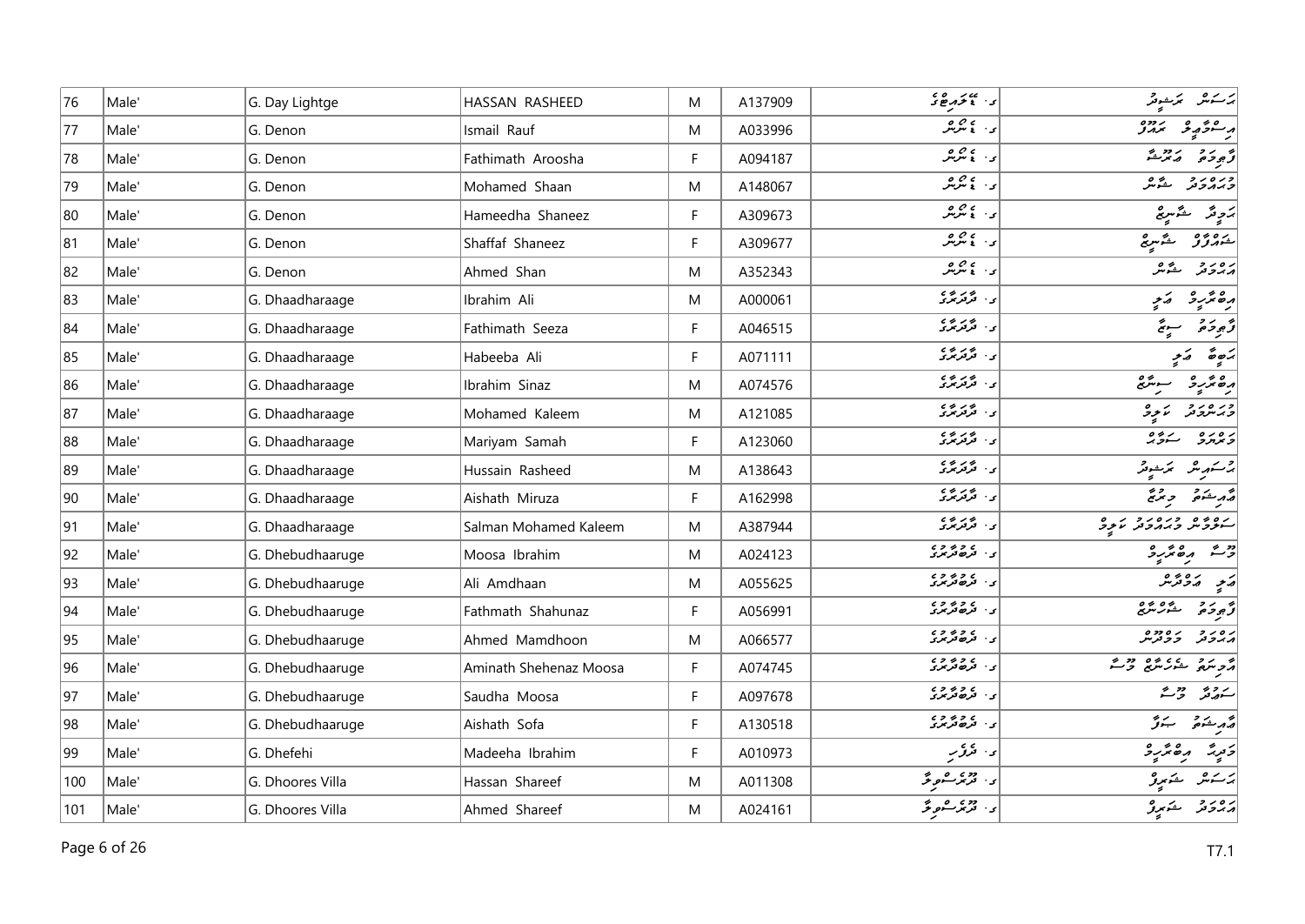| 102 | Male' | G. Dhoores Villa | Ali Shareef                   | M  | A024743 | <sub>ى</sub> بەرتىرىسى <sub>مو</sub> مۇ                                                                | ړې خوړنی<br>د په مور                          |
|-----|-------|------------------|-------------------------------|----|---------|--------------------------------------------------------------------------------------------------------|-----------------------------------------------|
| 103 | Male' | G. Dhoores Villa | Fathimath Badhoora            | F  | A055635 | ى بەر ئۇرىسىمو ئۇ                                                                                      | و څې پر د<br>ر دو پر<br>ن تر پر               |
| 104 | Male' | G. Dhoores Villa | Asma Moosa                    | F  | A055657 | ى پەرتكەسكى ئى                                                                                         | ره پی<br>دو مح                                |
| 105 | Male' | G. Dhoores Villa | Mariyam Ibrahim               | F  | A055658 | ى بەر ئەر ھەر ئۇ                                                                                       | ر ه ر ه<br><del>ر</del> بربرگر<br>ەھ ئۈر ۋ    |
| 106 | Male' | G. Dhoores Villa | Mohamed Afsal                 | M  | A055659 | ى پەرتىرىسىمونۇ                                                                                        | ېر ژېر کر<br>و ر ه ر د<br>د بر پر تر          |
| 107 | Male' | G. Dhoores Villa | Mohamed Shareef               | M  | A055666 | ى بەر ئۇرىسىمو ئۇ                                                                                      | ورەرو شەرو                                    |
| 108 | Male' | G. Dhoores Villa | Ashiyath Shiuna               | F  | A055667 | ى قرىگرىش <sub>مو</sub> مۇ                                                                             | ۇشوركوڭ شورگىنگر                              |
| 109 | Male' | G. Dhoores Villa | Mariyam Irasha Shareef        | F  | A056623 | ى بەر ئۇرىسىمو ئۇ                                                                                      | دەرە رېژىش خىرۇ                               |
| 110 | Male' | G. Dhoores Villa | <b>IMRAN SHAREEF</b>          | M  | A056624 | - دوي ه ه ع                                                                                            | ەر ئەيرو                                      |
| 111 | Male' | G. Dhoores Villa | Fathmath Inasha Shareef       | F  | A056878 | ى بەر ئۇرىسىمو ئۇ                                                                                      | ۇۋۇق رىترىش خىرو                              |
| 112 | Male' | G. Dhoores Villa | Ibrahim Shareef               | M  | A063630 | ى بەر ئەر شەھ بۇ                                                                                       | ەھترىرى ش <i>ېر</i> ۇ                         |
| 113 | Male' | G. Dhoores Villa | Aminath Shahula               | F. | A071762 | ى بەر ئەر ھەر ئۇ                                                                                       | $\frac{1}{2}$                                 |
| 114 | Male' | G. Dhoores Villa | Hussain Shareef               | M  | A121296 | ى بەر تۈرگىنى ئە                                                                                       | چرىكىرىنى ئىككىنىدۇ                           |
| 115 | Male' | G. Dream         | Ismail Sunah                  | M  | A000227 | $\overset{\circ}{\mathscr{F}}\overset{\circ}{\mathscr{F}}\overset{\circ}{\mathscr{F}}\cdot\mathscr{F}$ | وصفح وهم والمحمد                              |
| 116 | Male' | G. Dream         | Aminath Naaz                  | F  | A000838 | ی ، ع مورمی<br>ت                                                                                       | أرمره<br>سرَّج                                |
| 117 | Male' | G. Dream         | Hawwa Nazima                  | F  | A000839 | $\frac{1}{2}$ $\frac{1}{2}$ $\frac{1}{2}$ $\frac{1}{2}$ $\frac{1}{2}$                                  | برەپچ<br>سَّغِرِ رَّ                          |
| 118 | Male' | G. Dream         | Mariyam Ali                   | F  | A000841 | ى ، ؟ مورمى<br>ئ                                                                                       | ئەنگەر ئ<br>رځمنو                             |
| 119 | Male' | G. Dream         | Aishath Neeza                 | F  | A000842 | ى ، ؟ مورم                                                                                             | و محمد منسكوم<br>مصر<br>سرچٌ                  |
| 120 | Male' | G. Dream         | Ali Jinah                     | M  | A032652 | $\frac{1}{2}$ $\frac{1}{2}$ $\frac{1}{2}$ $\frac{1}{2}$                                                | ړې <sub>مح</sub> رم                           |
| 121 | Male' | G. Dream         | Fazeela Mohamed               | F  | A046559 | $\begin{array}{c} 0 \\ 2 \times 2 \\ 3 \end{array} \cdot S$                                            | ۇخۇ<br>و ر ه ر د<br>تر پر تر تر               |
| 122 | Male' | G. Dream         | Fathimath Naiza               | F  | A056848 | ى ، ؟ مورمى<br>ئ                                                                                       | توجوخو شريح                                   |
| 123 | Male' | G. Dream         | Mohamed Maanih                | M  | A099273 | ى ، ؟ مورمى<br>ئ                                                                                       | و ر ه ر د<br>و پر سر <del>و</del> تر<br>ۇ سرچ |
| 124 | Male' | G. Dream         | Adam Mubeen                   | M  | A148671 | ى ، ؟ مورم                                                                                             | أرمره وصر                                     |
| 125 | Male' | G. Dream         | Mariyam Miusa                 | F. | A334209 | ى ، ؟ مورمى<br>ئ                                                                                       | ر ه بر ه<br>د <del>ب</del> ربر د<br>جەرجىگە   |
| 126 | Male' | G. Dream         | Ahmed Mifrah                  | M  | A334259 | ى ، ؟ مورمى<br>ئ                                                                                       | برەر دوپر                                     |
| 127 | Male' | G. Dream         | Fathimath Sakha Abdul Latheef | F  | A349821 | ى ، ؟ مورد                                                                                             | كم وحدة الملاحق وه وحده وجدو                  |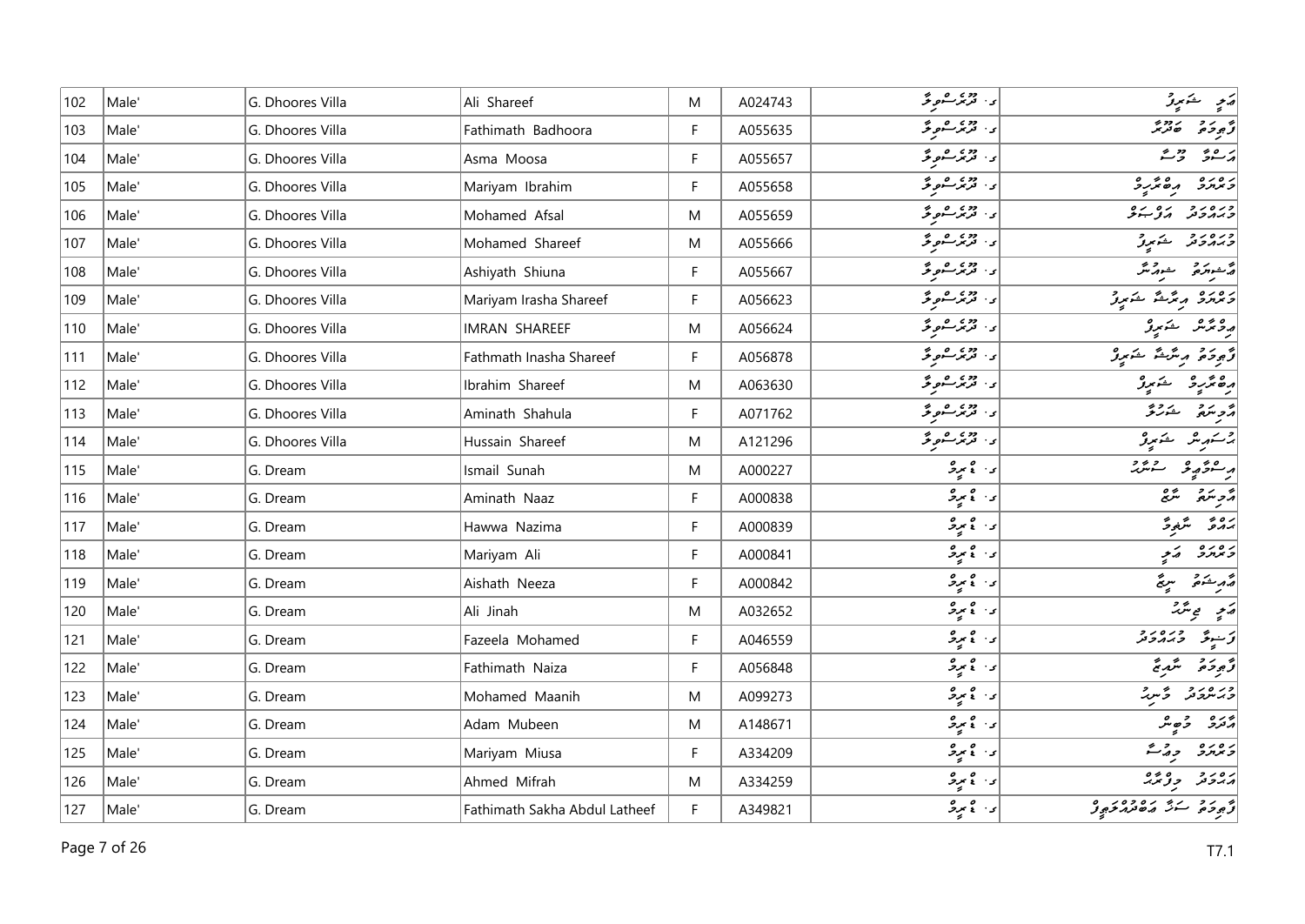| 128 | Male' | G. Ever Green Oak | Ahmed Vishan             | M  | A000933 | ) د . د کار د ه د ۵ ده و     | أربروتر ويقمر                                              |
|-----|-------|-------------------|--------------------------|----|---------|------------------------------|------------------------------------------------------------|
| 129 | Male' | G. Ever Green Oak | Ali Waheed               | M  | A001059 | ى مىمى ئەرەبەرە<br>ئ         | ړې وړېږ<br>مړينې                                           |
| 130 | Male' | G. Fadunuvaage    | Ali Nizar                | M  | A032849 | ى . ئى 3 سرە ئى              |                                                            |
| 131 | Male' | G. Fadunuvaage    | AHMED RIMAAH ALI         | M  | A123920 | ر و و ده و<br>د ۰ تو ٤ سرچ و | ر و د د مردم د کام                                         |
| 132 | Male' | G. Fadunuvaage    | Rifau Ali                | F  | A124886 | ر و و ده و<br>د ۰ تو ٤ سرچ و | بروژه اړم                                                  |
| 133 | Male' | G. Fadunuvaage    | Nasreena Mohamed         | F  | A152995 | ر د و وه د<br>د ۰ تو ٤ سرچ د | ر قرید می در ۲۵ در د                                       |
| 134 | Male' | G. Flying Tiger   | Ali Rasheed              | M  | A000726 | ى ئۇ ئۇم شىم قويم تە         | أراسي الكركسوفر                                            |
| 135 | Male' | G. Flying Tiger   | Aishath Dhon Alibe Hokko | F. | A007355 | ى ئۇ ئۇر شىم قويم ئە         | د در در در ۲۰۶۲ در ۲۰<br>مگر شوی تر شهر محدود ۲            |
| 136 | Male' | G. Flying Tiger   | Abdul Nafiu              | M  | A038603 | ى ئۇ ئۇر شىم قەرىمى          | ړه وه عر                                                   |
| 137 | Male' | G. Flying Tiger   | Aishath Dhie             | F  | A055693 | ى ئۇ قرىر شىم قويم تەس       | و گهر ڪو آهي تعري <sup>م</sup><br>حرام                     |
| 138 | Male' | G. Flying Tiger   | Aminath Nazneen          | F. | A071206 | ى ئۇ ئۇم شىم قۇم ئ           | ر<br>أو سَمَعْ مُسَمَّى سِرِيْر                            |
| 139 | Male' | G. Flying Tiger   | Hussain Sujau            | M  | A074925 | ى ئۇ ئۇر شىم قويم ئە         | جر شکه ره شده به در محصول به ک                             |
| 140 | Male' | G. Flying Tiger   | Mohamed Sajjah           | M  | A075241 | ى بى ئۇم ئىرى ئەرىكىر        | وره رو در رو و<br><i>و بر</i> در در سوړنۍ بر               |
| 141 | Male' | G. Flying Tiger   | Mohamed Shaig Ahmed      | M  | A121937 | ى ئۇ قرىر شىم قويم تەتىر     | ورەرو شەرە مەدو                                            |
| 142 | Male' | G. Flying Tiger   | Mohamed Shiyag Ahmed     | M  | A128867 | ى ئۇ ئۇم شىم قۇم ئ           | ورەر د مەدد رەر د<br><i>دېرم</i> وتر شە <i>برق مەد</i> وتر |
| 143 | Male' | G. Flying Tiger   | Ahmed Nazim              | M  | A132552 | ى ئۇ ئۇر شىم قەرىمى          | رەر ئەھرى                                                  |
| 144 | Male' | G. Flying Tiger   | Ismail Jumaih            | M  | A150317 | ى بىر ئۇ ئەسىر ئەسىر ئەس     | وستوصفح وتحدثه                                             |
| 145 | Male' | G. Flying Tiger   | Hassan Jinah             | M  | A157132 | ى ئۇ ئۇم شىم قوم ئەس         | يَرْسَدُ مِنْ مِرَّرْ                                      |
| 146 | Male' | G. Flying Tiger   | Fathimath Afa Ahmed      | F  | A351075 | ئ زېمر شموڪورئ               | و دو ره ره دورو                                            |
| 147 | Male' | G. Flying Tiger   | Mariyam Safa Ahmed       | F  | A366923 | ى ئۇ ئۇر شىم قويم ئە         | נסנס נדי נסנד.<br>במחבר הוצא המכנת                         |
| 148 | Male' | G. Gadhafehi      | Ibrahim Aman Zariyand    | M  | A331732 | ى كەترۇپ                     | ת ביציב הכית המתיית                                        |
| 149 | Male' | G. Gadhafehi      | Ahmed Anaf Zariyand      | M  | A332466 | ى كەترۇپ                     | ה סיק ה הקם ה מקור סיק.<br>המכונה ה יינוצה ה מקור יינוליק  |
| 150 | Male' | G. Garnet         | Ismail Yamin             | M  | A001172 | ى گەرگى بىر                  | مرجوح محرمه                                                |
| 151 | Male' | G. Garnet         | Ahmed Siraj              | M  | A038024 | ى گەرىكى ھ                   | ره ر و مسور در در د                                        |
| 152 | Male' | G. Garnet         | Aishath Yumna            | F. | A038957 | ى گەرگى ھ                    | مەر شەھ بىرى ش                                             |
| 153 | Male' | G. Garnet         | Gasim Abdul Kareem       | M  | A041649 | ى بە ئۇ بىرىنىڭج             | تحسوم مەمەمەم                                              |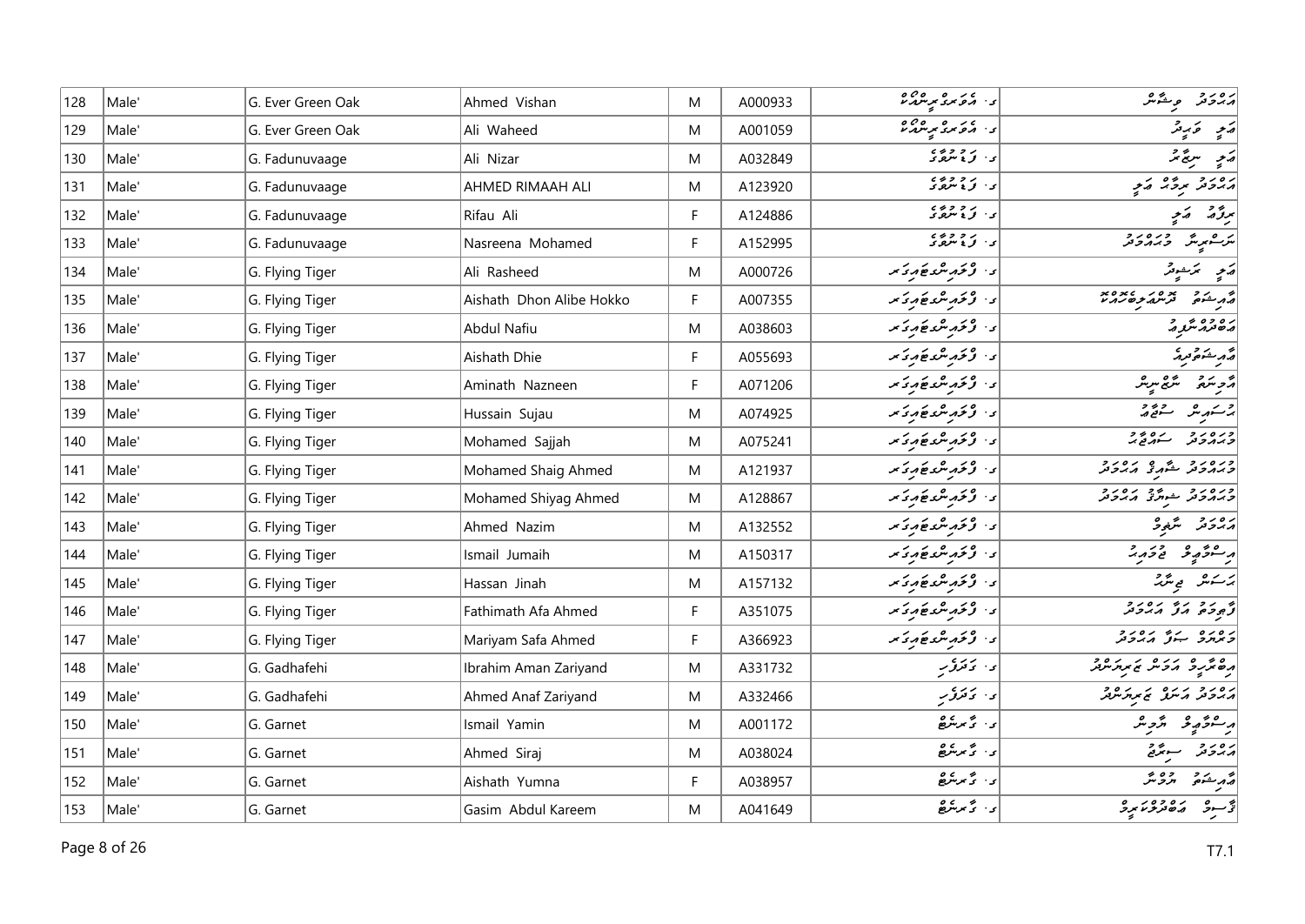| 154 | Male' | G. Garnet      | Mohamed Siraj           | M  | A058392 | ى گەرىكى                              | ورەرو سىرتى                                |
|-----|-------|----------------|-------------------------|----|---------|---------------------------------------|--------------------------------------------|
| 155 | Male' | G. Garnet      | Aishath Zaina Siraj     | F  | A070384 | ى گەرگۈ                               | ۇرىشقى تەرىتر سوترقى                       |
| 156 | Male' | G. Garnet      | Ibrahim Yamin           | M  | A072798 | ى بە ئەس كەن ھ                        |                                            |
| 157 | Male' | G. Garnet      | Fathmath Yumna          | F  | A090090 | ى بە ئۇ بىر شرىقى                     | اقرارود<br>پرویٹر                          |
| 158 | Male' | G. Garnet      | Hussain Yamin           | M  | A115693 | ى بە ئۇ بىر شرىقى                     | يزعتبر شروعها                              |
| 159 | Male' | G. Garnet      | Aminath Yumna           | F. | A154161 | ى گەرگى ھ                             | ړٌ پر په ده پر                             |
| 160 | Male' | G. Garnet      | Hawwa Yumna             | F  | A251886 | ى گەرىكر                              | ره وه د                                    |
| 161 | Male' | G. Garnet      | Mohamed Shiyau Siraj    | M  | A339073 | ى بە ئۇ بىر شرىقى                     | ورەرو شەھە سەنگەھ                          |
| 162 | Male' | G. Garnet      | Mohamed Shimau Siraj    | M  | A347972 | ى گەرگۈ                               | ورەرو جوڈا سوگر                            |
| 163 | Male' | G. Goidhooge   | Ibrahim Thakhkhan       | M  | A027853 | ر به دور<br>د که دنرو                 | ەھ ئەسرە ئەرە ئەنگە                        |
| 164 | Male' | G. Goidhooge   | Aminath Gulma           | F  | A043433 | پر دوء<br>ي- گهرفري                   | أأدحر المتمرج والمحمدة                     |
| 165 | Male' | G. Goidhooge   | Mariyam Shiyama         | F  | A047436 | پر دوء<br>ي- گەرلىرى                  | ر ه ر ه<br><del>د</del> بربرگر<br>شەدگر گر |
| 166 | Male' | G. Goidhooge   | Ibrahim Samee           | M  | A051897 | ر به دوه<br>د که دندو                 | ە ھەترىر <sup>ە</sup><br>رمجمو             |
| 167 | Male' | G. Goidhooge   | Mohamed Luthfee         | M  | A062771 | پر دوء<br>ي- توم فرق                  | و ره ر و<br>د بر د تر تر<br>ترويحي         |
| 168 | Male' | G. Goidhooge   | Ahmed Simau             | M  | A068093 | پر دوء<br>ي- گهرفري                   | גם ג' ביברי<br>הגבת היברי                  |
| 169 | Male' | G. Goidhooge   | Ali Samiu               | M  | A073093 | ر سو دور<br>د که دور                  | ړې شوه                                     |
| 170 | Male' | G. Goidhooge   | Azma Abdul Raheem       | F  | A073147 | ر به دوه<br>د که دندو                 | 1010000 000                                |
| 171 | Male' | G. Goidhooge   | Hassan Shifau           | M  | A085245 | ر به دور<br>د که دنده                 | پر سکر شوگر پر                             |
| 172 | Male' | G. Goidhooge   | Mohamed Leevaan Hussain | M  | A334003 | ر به دور<br>د که ترتری                | ورەرو پەء پاكىر                            |
| 173 | Male' | G. Goidhooge   | Fathmath Manha Hussain  | F  | A334006 | د . هم دوه<br>د . د مرمرد             | و دو ده و در م                             |
| 174 | Male' | G. Goidhooge   | Mohamed Siyah           | M  | A334430 | پر دوء<br>ی- تخم فوتری                | כנסני הייתר.<br><i>בג</i> ובני הייתר       |
| 175 | Male' | G. Goidhooge   | Abdulla Sinau           | M  | A334431 | پر دور<br>د که ترترد                  | رەقراللە جەمعى                             |
| 176 | Male' | G. Goidhooge   | Mohamed Shamau          | M  | A340388 | پر دوء<br>ي- توم تور                  | وره رو در وو<br>تربر پروتر                 |
| 177 | Male' | G. Goidhooge   | Ismail Shuau            | M  | A340390 | ید به دوه<br>ی تخم فوری               | ر شۇر ئىسمە                                |
| 178 | Male' | G. Golden Star | Mohamed Zahir           | M  | A007362 | ، مى دەرەرەتچە<br>ئەزىرى ئارىسىۋە ئىر |                                            |
| 179 | Male' | G. Golden Star | Farahanaz Mohamed Zahir | F  | A011146 | - جوړې ه موضح پر                      | تريريده ورورو عريز                         |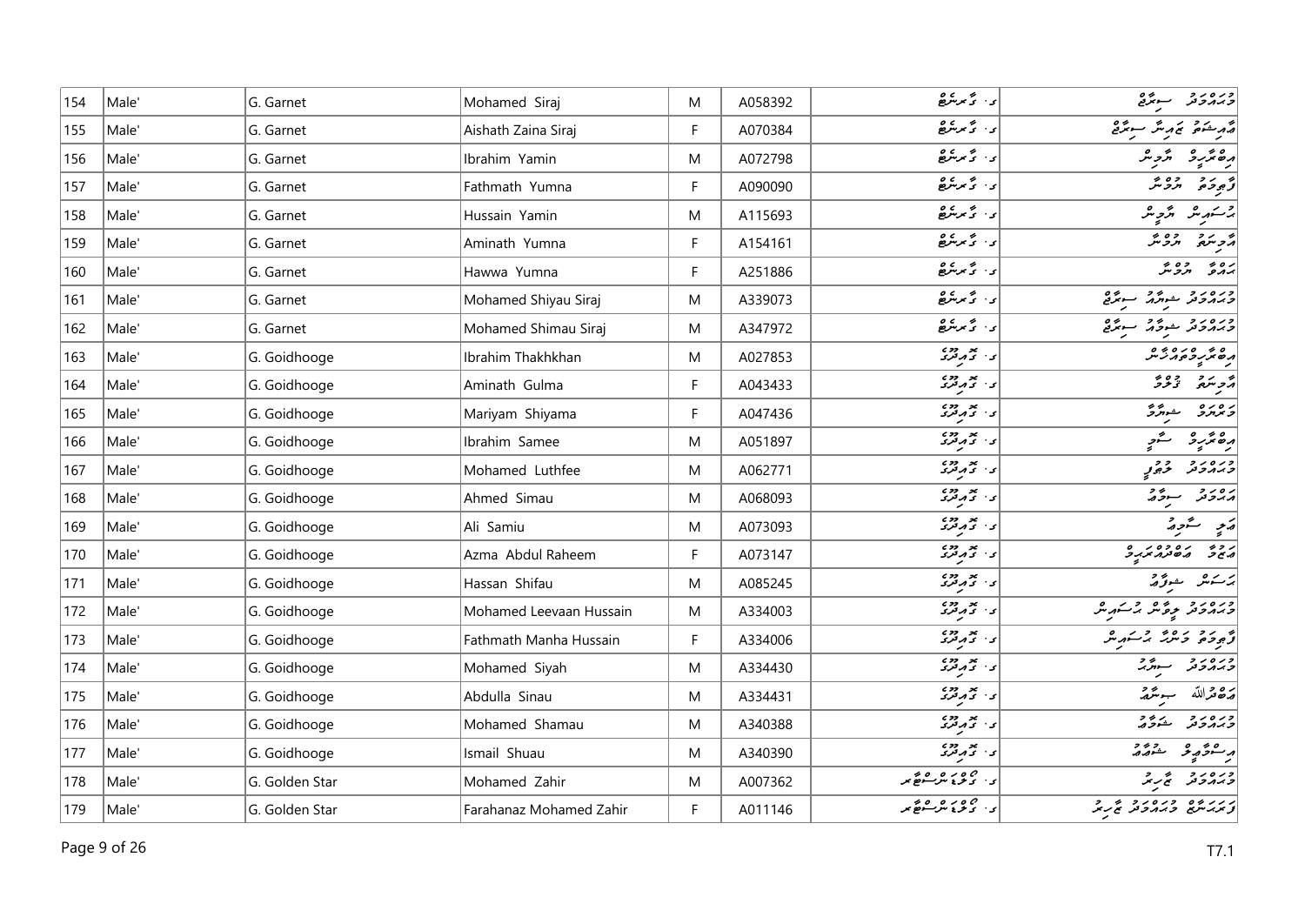| 180 | Male' | G. Golden Star | Hassan Faruhan Zahir    | M           | A011147 | ى بىر بىر بىر شەھىر                                                   | برسەسى ئەجرىمىلىر ئاپرىتى                                          |
|-----|-------|----------------|-------------------------|-------------|---------|-----------------------------------------------------------------------|--------------------------------------------------------------------|
| 181 | Male' | G. Golden Star | Ahmed Zuhal Ibrahim     | M           | A042003 | ى ئەم ئەھرىشى ئەر                                                     | גפנד הנב תפתיב                                                     |
| 182 | Male' | G. Golden Star | Mariyam Zahira          | F           | A042017 | ى بىر ئەرەپ ئەھمىر                                                    | رەرە ئەرت                                                          |
| 183 | Male' | G. Golden Star | Mariyam Amir Mansoor    | F           | A060617 | ە مەم ھەم ھەم<br>ئەر ئەخرى مىر <mark>س</mark> ىر ھ <mark>ە</mark> ئىر | ג סגם בי בי גם חבב<br>בינו <i>ניב</i> הביני ביני <del>יני</del> ני |
| 184 | Male' | G. Golden Star | Aminath Zahira          | $\mathsf F$ | A073469 | ى ئەممۇر ھەشقىمە                                                      | أزمر المجماعية                                                     |
| 185 | Male' | G. Golden Star | Hawwa Zahira            | F           | A073559 | ە مەم بەر مەھ<br>ئەر كە <b>م ئەس ئى</b> ر                             | رە ئەرىر                                                           |
| 186 | Male' | G. Golden Star | Faathih Zahir           | M           | A092707 | ى بىرە ئەھەتتى بىر                                                    | ۇھەيشە ئەسرىتى                                                     |
| 187 | Male' | G. Golden Star | Fadhuwa Zahir           | F           | A092710 | ى بىرە ئەھرىشى ئىر                                                    | كرويج محج ربر                                                      |
| 188 | Male' | G. Golden Star | Imran Amir Mansoor      | M           | A160385 | ى بىر ئۇي بىر شەھىر                                                   | ם מים היי יודי מים יחד.<br>תכמית היכית בית היית                    |
| 189 | Male' | G. Good Land   | Mujaah Shaheem          | M           | A114679 | وه ده ده ه<br>د ۲ و د عرس                                             | وقع شرو                                                            |
| 190 | Male' | G. Good Land   | Fathimath Rasha Shaheem | F           | A115931 | وه ده ده ه<br>د ۲ و د عرصو                                            | ژُودَهِ نَمْشٌ ځَنړو                                               |
| 191 | Male' | G. Gurahaage   | MOHAMED ZIYAD           | M           | A051514 | و د بود.<br>د ۱ کامرگری                                               | ورەر د<br><i>دېرم</i> وتر بې گرېز                                  |
| 192 | Male' | G. Gurahaage   | Aminath Nazeeha Ziyad   | F.          | A328453 | و د وري<br>د ۱ کامرگ                                                  | أأدوسكم الكبي أأا المجارات                                         |
| 193 | Male' | G. Gurahaage   | Fathimath Naziya Ziyad  | F           | A328455 | و د بوده<br>د ۱ کامرگری                                               | ژوده شره پره                                                       |
| 194 | Male' | G. Iheli       | Ibrahim Nishan          | M           | A049430 | ى مەرجى                                                               | رەترىرو سىقىر                                                      |
| 195 | Male' | G. Iheli       | Mariyam Lafwa Hassan    | $\mathsf F$ | A157232 | ی ا مرکبو                                                             | رەرە بەھ بەيد                                                      |
| 196 | Male' | G. Iskreenge   | Khaulath Hassan         | F           | A009960 | ى پەر شەھ بېرىشمۇ                                                     | زەرە بەسەر                                                         |
| 197 | Male' | G. Iskreenge   | Najwa Hassan            | F           | A011558 | ى بەر شەنۇبىرىدى                                                      | لترقي في كالكامل                                                   |
| 198 | Male' | G. Iskreenge   | NUZUHA HASSAN           | F           | A011559 | ى پەر شەھ بېرىشكە                                                     | لترج في الأسكانس                                                   |
| 199 | Male' | G. Iskreenge   | Aujaz Hassan            | M           | A034700 | ى مەسىم ئەرەبى                                                        | روم پر کامل                                                        |
| 200 | Male' | G. Iskreenge   | Ibrahim Lorar           | M           | A038959 | ى برىشتىپىتىگە                                                        | وەشرىرى ئىمىر                                                      |
| 201 | Male' | G. Iskreenge   | Anitha Hassan           | F           | A067498 | ی پر شره مرسی                                                         | مَسِعٌ يَسَتَسَ                                                    |
| 202 | Male' | G. Iskreenge   | Suoodha Hassan          | F.          | A082146 | ى پەرسىم ئەيدىكى                                                      | ے پر پر کر کر کر کر                                                |
| 203 | Male' | G. Iskreenge   | Mohamed Nuhad Aujaz     | M           | A153339 | ی پر شور میرس                                                         | כנסג כני כני הכני<br>כגובת יינגת ויונים                            |
| 204 | Male' | G. Iskreenge   | Yoonus Ziyad            | M           | A164694 | <sub>ى م</sub> رىشت <sub>ى تېرىپتىكى</sub>                            | ו <i>רבר</i> באת ה                                                 |
| 205 | Male' | G. Iskreenge   | Aishath Nishya Niyaz    | F           | A333020 | <sub>ى م</sub> رىشن <sub>ى</sub> پېرىتىگە                             | أأمر شكاكم المراشور المركز                                         |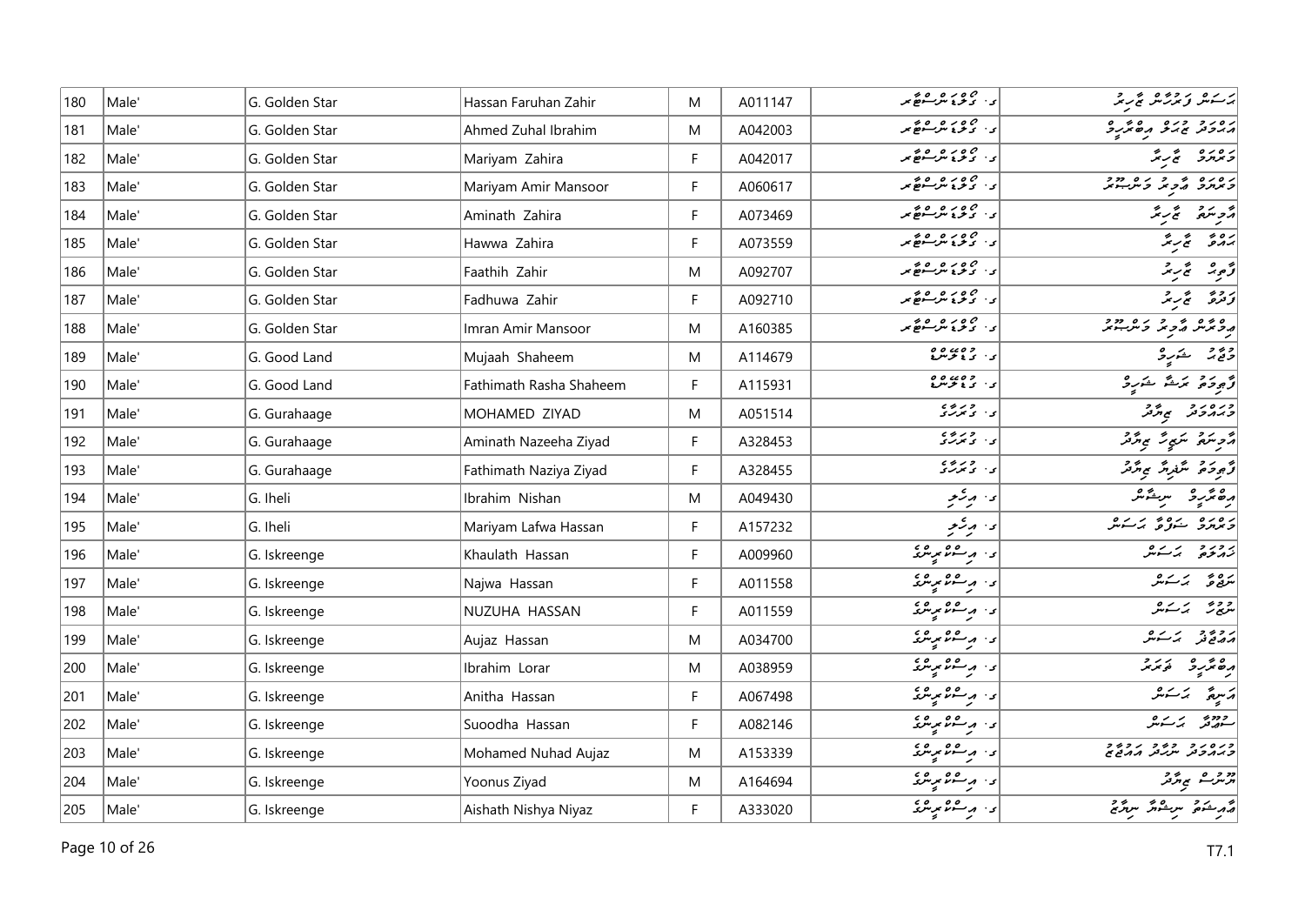| 206 | Male' | G. Iskreenge          | Ahmed Ahsan                          | M         | A341092 | <sub>ى م</sub> رسىم بېرىدى<br>  <sub>ى</sub> م                              | رەرد رەپ                                                              |
|-----|-------|-----------------------|--------------------------------------|-----------|---------|-----------------------------------------------------------------------------|-----------------------------------------------------------------------|
| 207 | Male' | G. Iskreenge          | Mohamed Aleef                        | ${\sf M}$ | A341093 | ی پر شوند میں میں                                                           | دره رو در کردگر                                                       |
| 208 | Male' | G. Iskreenge          | Fathimath Nadin Aujaz                | F         | A341095 | <mark>ی پر شرد می</mark> رمند                                               | و محمد المعالم المعدد المركز                                          |
| 209 | Male' | G. Iskreenge          | Aminath Zaina Zareer                 | F         | A341097 | ی پر شور موسوی                                                              | أأديتم كالمشتم المحامية                                               |
| 210 | Male' | G. Iskreenge          | Aishath Noora Aujaz                  | F         | A341098 | ى مەسىم ئەسرىدى                                                             |                                                                       |
| 211 | Male' | G. Iskreenge          | Ismail Ahusal                        | M         | A376570 | ئ مەسىئى ئەسرىتىرى                                                          | ر عۇرپۇ كەربو                                                         |
| 212 | Male' | G. Kasabuge           | Ismail Fareez                        | M         | A027297 | $50 - 6.5$                                                                  | وستوصفر وسيمج                                                         |
| 213 | Male' | G. Kasabuge           | Aminath Shusila                      | F         | A036893 | ى ئەسكەھ ئ                                                                  | أوحر سنمو المفتح المحر                                                |
| 214 | Male' | G. Kasabuge           | Aishath Shirmeena                    | F         | A055470 | ى ئەسكەھ ئ                                                                  | ۇرمۇق موقرى ئە                                                        |
| 215 | Male' | G. Kasabuge           | Faiga Ibrahim Didi                   | F         | A055692 | ى ئەسكەھ ئ                                                                  |                                                                       |
| 216 | Male' | G. Kasabuge           | Mariyam Pareeza                      | F         | A068481 | ى ئەسكەھ ئ                                                                  | رەرە پەيگى                                                            |
| 217 | Male' | G. Kasabuge           | Mohamed Fareez                       | ${\sf M}$ | A102579 | ى ئەسكەتى                                                                   | ورەرو كەيد                                                            |
| 218 | Male' | G. Kasabuge           | Thahuseen Mohamed                    | ${\sf M}$ | A270397 | ى ئەسكەھ ئ                                                                  | أبرو بيشر وبره برو                                                    |
| 219 | Male' | G. Kasabuge           | Sumayya Yasmeen                      | F         | A270402 | ى ئەسكەھ ئ                                                                  | روره ومسره                                                            |
| 220 | Male' | G. Kasabuge           | Aishath Laisha Mohamed               | F         | A327365 | $\overbrace{300}^{\circ}$ $\overbrace{40}^{\circ}$ $\overbrace{50}^{\circ}$ | أثار شكاهي تحرر المحركة والمراد والمحمد                               |
| 221 | Male' | G. Kasabuge           | Fathimath Meeshan Ismail             | F         | A330246 | $50 - 7.5$                                                                  | أؤودة وبشر مستؤملا                                                    |
| 222 | Male' | G. Kudhifeyru Vaadhee | Rishfa Abdul Sattar                  | F         | A009564 | <sub>ى</sub> ، س <sub>ى</sub> تورىخ تورىخ تور                               | ە ئەسىرە دەرەرە دە<br>ئىرىشىق ھەھەر ھەسەم ئەس                         |
| 223 | Male' | G. Kudhifeyru Vaadhee | Irushaadha Abdul Sattar              | F         | A042295 | <sub>ى</sub> ، ئ <sub>ە</sub> تورىج چوڭ تور                                 | د ده ده ده ده ده دود د<br>د برخونز د ه ترد سوره بر                    |
| 224 | Male' | G. Kudhifeyru Vaadhee | Aminath Khoorsheedha Abdul<br>Sattar | F         | A045276 | <sub>ى</sub> ، س <sub>ى</sub> تورى تىرىھ تىر                                | ه در دو در در دور ده در در دارد.<br>از چربه در پرشونگر ایران در ایران |
| 225 | Male' | G. Kudhifeyru Vaadhee | Abdul Sattar Adam                    | ${\sf M}$ | A050981 | ، ئاتېرتى ئېرەگەر<br>ئ                                                      | נסכם נסיכ בינס<br>השינה – הפינ הינכ                                   |
| 226 | Male' | G. Kudhifeyru Vaadhee | Hawwa Rishmy                         | F         | A051354 | ، د عمود مورځ مړ<br>د ۱۰ مرکز مرکز مړ                                       | پروگر سرگور                                                           |
| 227 | Male' | G. Kudhifeyru Vaadhee | Mohamed Khoorsheed                   | ${\sf M}$ | A052836 | ، ئاتېرتى تېرىق تېر<br>ئ                                                    | وره رو دو دور<br>وبردونر گرمزشونر                                     |
| 228 | Male' | G. Kudhifeyru Vaadhee | Lynaa Abdul Sattar                   | F         | A056309 | <sub>ى</sub> ، س <sub>ە</sub> تورىخ چېرىگە توپە                             | وش مەھىرم سىمدىرى                                                     |
| 229 | Male' | G. Kudhifeyru Vaadhee | Fathimath Khurushida                 | F         | A056456 | ، ئامرۇ ئاھ<br>ئ                                                            | أؤجروه ودوسوش                                                         |
| 230 | Male' | G. Kudhiruvaalige     | Mariyam Shiham                       | F         | A011948 | ى ئەترىر ۋىچە ئ                                                             | رەرە شەرق                                                             |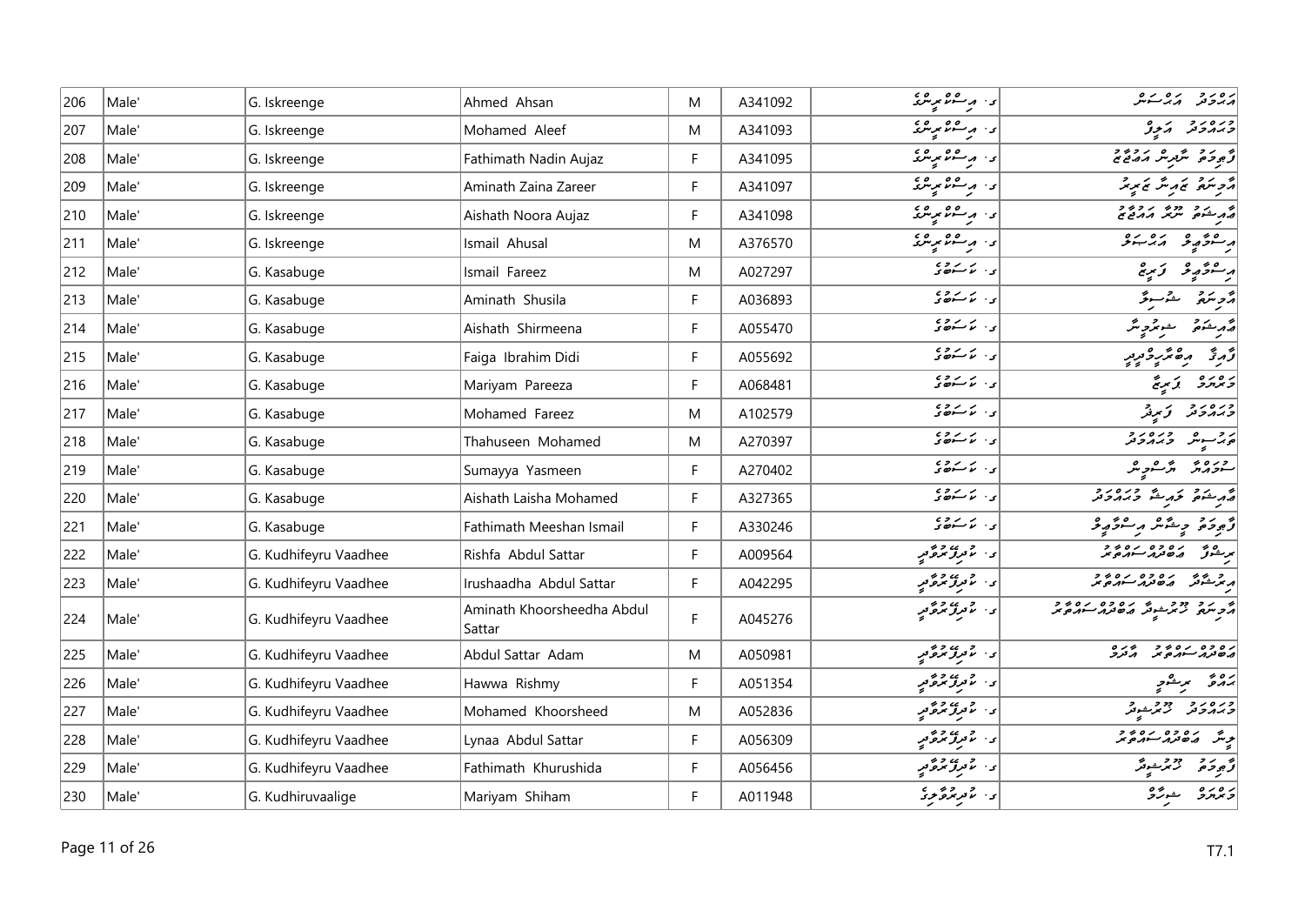| 231 | Male' | G. Kudhiruvaalige | Hassan Shiham                    | M  | A011949 | ء ، غږ پرځ پرځ<br>                                                                                                                                                                                                                                                                                                             | ىر كەش ھەرگە                                    |
|-----|-------|-------------------|----------------------------------|----|---------|--------------------------------------------------------------------------------------------------------------------------------------------------------------------------------------------------------------------------------------------------------------------------------------------------------------------------------|-------------------------------------------------|
| 232 | Male' | G. Kudhiruvaalige | Aishath Shiham                   | F  | A034330 | ى ، ئەترىر ئەترى                                                                                                                                                                                                                                                                                                               | شەرگە ۋ<br>ر<br>د که د شکوی                     |
| 233 | Male' | G. Kudhiruvaalige | Fathimath Shiham                 | F  | A037165 | ى ئەترىر ئەمرىكى<br>ئ                                                                                                                                                                                                                                                                                                          | ے پڑو<br>ر<br>ۇ ب <sub>و</sub> ر د              |
| 234 | Male' | G. Kudhiruvaalige | Hussain Shiham                   | M  | A038688 | ى ئوپرۇپرۇ                                                                                                                                                                                                                                                                                                                     | جر <u>س</u> ے <sub>مر</sub> مثر<br>ے رگرو       |
| 235 | Male' | G. Kudhiruvaalige | Ahmed Shiham                     | M  | A057833 | ى ئەترىر ۋېچە                                                                                                                                                                                                                                                                                                                  | رەرد جەر                                        |
| 236 | Male' | G. Kudhiruvaalige | Ibrahim Shiham                   | M  | A062706 | ى ئومرىمۇمۇمۇ                                                                                                                                                                                                                                                                                                                  | أرەنزىر ئىرز                                    |
| 237 | Male' | G. Kudhiruvaalige | Afeefa Ahmed Manik               | F. | A121020 | ى ئەر ئەڭ ئوق                                                                                                                                                                                                                                                                                                                  | ג 2 ב 2 ב ייגון<br>ג ג 3 ב 3 ב ייגון<br>مَوٍوَّ |
| 238 | Male' | G. Kudhiruvaalige | Aminath Rana Hussain Shiham      | F. | A330057 | ى ئەمرىر ئەمرى                                                                                                                                                                                                                                                                                                                 | ۇ ئەسكە ئەسىر ئەسكەر سىر ئىسىر ئە               |
| 239 | Male' | G. Luxury Wood    | Ameena Ali                       | F  | A040546 | $\begin{bmatrix} 0 & 2 & 0 & 0 \\ 2 & 2 & 2 & 3 \\ 0 & 0 & 0 & 0 \\ 0 & 0 & 0 & 0 \\ 0 & 0 & 0 & 0 \\ 0 & 0 & 0 & 0 \\ 0 & 0 & 0 & 0 \\ 0 & 0 & 0 & 0 \\ 0 & 0 & 0 & 0 \\ 0 & 0 & 0 & 0 \\ 0 & 0 & 0 & 0 \\ 0 & 0 & 0 & 0 & 0 \\ 0 & 0 & 0 & 0 & 0 \\ 0 & 0 & 0 & 0 & 0 \\ 0 & 0 & 0 & 0 & 0 \\ 0 & 0 & 0 & 0 & 0 \\ 0 & 0 & $ | أتمام في الأسمح                                 |
| 240 | Male' | G. Luxury Wood    | Mohamed Nizam                    | M  | A045063 | د ده د ده<br>د نود تا مرو ه                                                                                                                                                                                                                                                                                                    | ورەرو سۇۋ                                       |
| 241 | Male' | G. Luxury Wood    | Aishath Shelyna Hussain          | F  | A067789 | ى گەن ئەترەقى                                                                                                                                                                                                                                                                                                                  | ۇرىشكى ئىگرىگە باسكىرىك                         |
| 242 | Male' | G. Luxury Wood    | Hussain Nazim                    | M  | A131439 | ى بەرە ئەبدە ئە                                                                                                                                                                                                                                                                                                                | برسكريش لشركون                                  |
| 243 | Male' | G. Luxury Wood    | Mohamed Zimaam Hussain           | M  | A148962 | ى گەن ئەترەقى                                                                                                                                                                                                                                                                                                                  | ورەرو ي <sub>و</sub> وو برخىرىگ                 |
| 244 | Male' | G. Luxury Wood    | Mariyam Zuha Mohamed             | F  | A160358 | ى سىمى تەرەكىيە                                                                                                                                                                                                                                                                                                                | נסנס כש כנסנכ<br>כמתכ גל כנמכת                  |
| 245 | Male' | G. Luxury Wood    | Ismail Lam'aan Mohamed           | M  | A328881 | د و ده بر وه<br>د کود پخ موه و                                                                                                                                                                                                                                                                                                 | - 21012 2000 21010                              |
| 246 | Male' | G. Luxury Wood    | Fathimath Afaa                   | F  | A334442 | د ۱۵۶۰ کورو و                                                                                                                                                                                                                                                                                                                  | توجوحو المتمر                                   |
| 247 | Male' | G. Luxury Wood    | Ahmed Jailam                     | M  | A334447 | ى سىمى تەرەكىيە                                                                                                                                                                                                                                                                                                                | أرور ويرتزة                                     |
| 248 | Male' | G. Maalam         | Hussain Naseem                   | M  | A009493 | ى بە ئۇنۇل                                                                                                                                                                                                                                                                                                                     | چرىكىرىنى ئىرسوۋ                                |
| 249 | Male' | G. Maalam         | Ahmed Naseem                     | M  | A052148 | ى بەنتى بى                                                                                                                                                                                                                                                                                                                     | رەرو برسوم<br>مەرىر س                           |
| 250 | Male' | G. Maalam         | Mohamed Shiham                   | M  | A064278 | ى بەنزى                                                                                                                                                                                                                                                                                                                        | و ر ه ر و<br>تر پر تر تر<br>ے رگز و             |
| 251 | Male' | G. Maalam         | Ahmed Sifan                      | M  | A123822 | ى بە ئۇنۇل                                                                                                                                                                                                                                                                                                                     | ەردو سۆتىر                                      |
| 252 | Male' | G. Maalam         | Mohamed Hisham                   | M  | A123839 | ى بە ئۇنۇل                                                                                                                                                                                                                                                                                                                     | ورەرو رىشى                                      |
| 253 | Male' | G. Maalam         | Fathimath Nashida                | F  | A147212 | ى بە ئۇنۇن                                                                                                                                                                                                                                                                                                                     | ۇي <sub>و</sub> دۇ شىر                          |
| 254 | Male' | G. Maalam         | Nabeel Alipkhan                  | M  | A334555 | ى بە ئۇنۇل                                                                                                                                                                                                                                                                                                                     | ىئوق مۇرۇشىر                                    |
| 255 | Male' | G. Maalam         | Mariyam Shizna Mohamed<br>Shiham | F  | A377842 | ى بە ئۇنۇن                                                                                                                                                                                                                                                                                                                     | شویم تر در در در شوگری                          |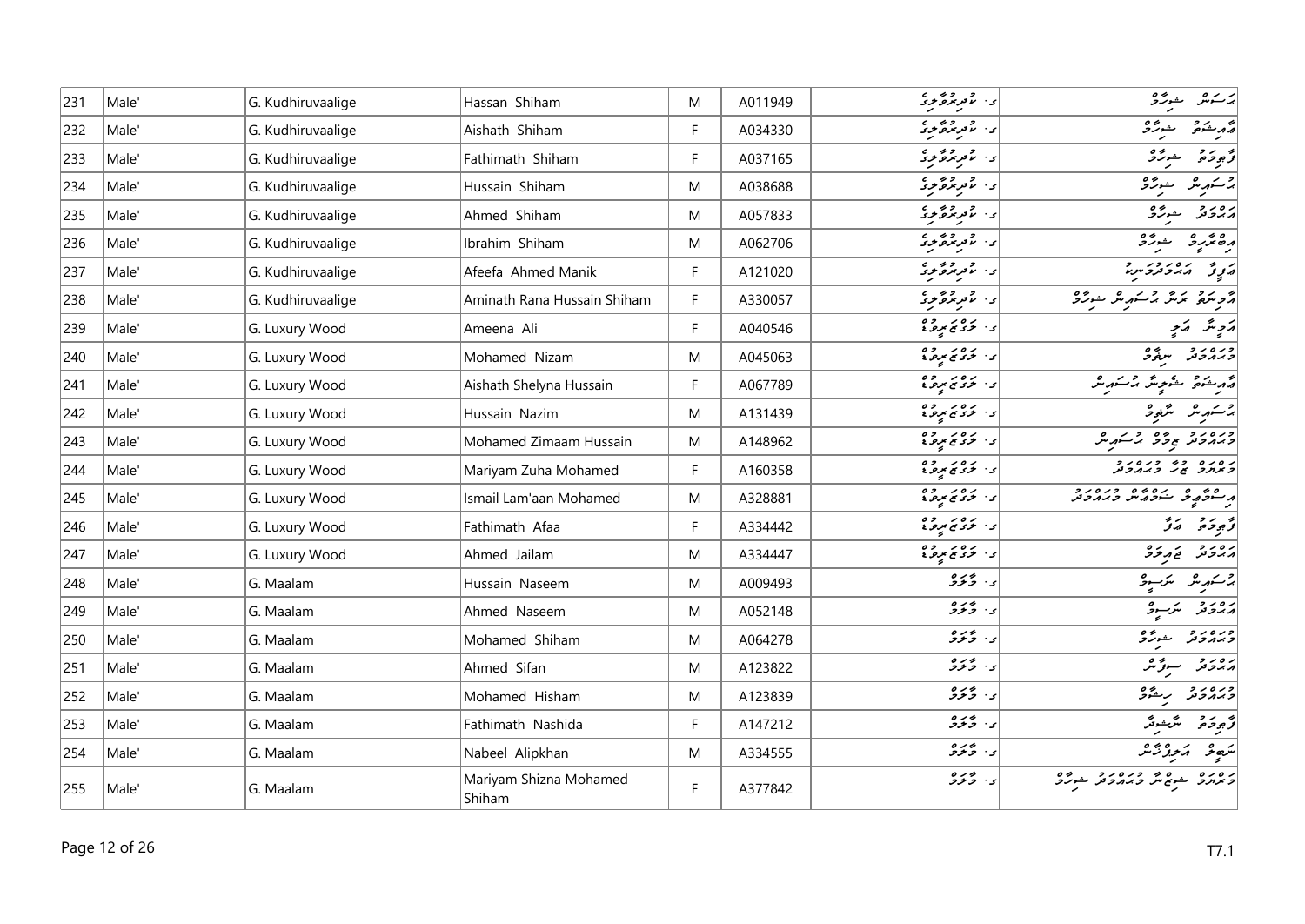| 256 | Male' | G. Maalam       | Ahmed Shazin Mohamed<br>Shiham | M           | A377843 | ء پی چی                                                                                                       | رەرد بەر دىرەرد ب                                                             |
|-----|-------|-----------------|--------------------------------|-------------|---------|---------------------------------------------------------------------------------------------------------------|-------------------------------------------------------------------------------|
| 257 | Male' | G. Maalam Hiyaa | Ali Naseem                     | M           | A052879 | كى بەنتى رىگە                                                                                                 | أركمني التكريدي                                                               |
| 258 | Male' | G. Manzil       | ABDUL SHAKOOR ABDUL<br>RAHEEM  | M           | A011985 | $ z-\hat{z} $ ى ئەرى                                                                                          | נסכם נחבב נסכם נים<br>הסנקה ביות הסנקה <i>הג</i> ב                            |
| 259 | Male' | G. Manzil       | Abdul Rasheed Abdul Raheem     | M           | A033688 | $\left  \begin{smallmatrix} 2 & 2 & 3 \ 2 & 3 & 3 \end{smallmatrix} \right $                                  | ره وه روسوتر در ووه برره<br>مان ترم برشوتر در تارم بربر                       |
| 260 | Male' | G. Manzil       | Abdul Ghafoor Abdul Raheem     | M           | A042128 | <sub>ى</sub> ئەتەممى پى                                                                                       | נס כסגמכ כנס כסגם<br>השינית ניציאת שינה בגב                                   |
| 261 | Male' | G. Manzil       | Mohamed Fardheen               | M           | A060752 | ى كەشپۇ                                                                                                       | ورەر و كەرپە                                                                  |
| 262 | Male' | G. Manzil       | AMINATH REENI                  | F           | A060753 | ء- ځنگبوقر                                                                                                    | ومرادة المرس                                                                  |
| 263 | Male' | G. Manzil       | Hussain Irfaan                 | M           | A060754 | ء- دَشمِوڤ                                                                                                    |                                                                               |
| 264 | Male' | G. Manzil       | Ahmed Azim                     | M           | A060755 | <mark>ء - ئەنگەنچ</mark>                                                                                      | ره رو په و                                                                    |
| 265 | Male' | G. Manzil       | Mariyam Azra Abdul Raheem      | F           | A067000 | ء - ئەنتىبەقر                                                                                                 | גם גם גם ב גם כם גם<br>כינונים היאיני השנגיניותים                             |
| 266 | Male' | G. Manzil       | Abdul Salaam Abdul Raheem      | M           | A068023 | <mark>ء<sub>َ</sub>، ئەن</mark> تى <sub>م</sub> ۇ                                                             | ג ם כם ג גם ה גם כם גם<br>גם <i>ע</i> ג <del>– יכ</del> כ" גם <i>בג ג ב</i> כ |
| 267 | Male' | G. Manzil       | Samiyya Abdul Raheem           | F           | A121488 | <mark>ء - ئەنگەنچ</mark>                                                                                      | سومه رەدەر ە                                                                  |
| 268 | Male' | G. Manzil       | Abdul Hafeez Abdul Raheem      | M           | A148373 | ى كەشپى                                                                                                       | ג הכביר כך הפכה גם<br>הסתיבה הָ בְּבִית הבית                                  |
| 269 | Male' | G. Manzil       | Maisha Mann Nair               | F           | A161229 | ى كەشپى                                                                                                       | دَّەڭ دُسْ سَرَىر                                                             |
| 270 | Male' | G. Manzil       | Fathimath Ahulam               | F           | A332197 | ى ئەشرىر بۇ                                                                                                   | و دو دروه                                                                     |
| 271 | Male' | G. Manzil       | Mohamed Ihusan                 | ${\sf M}$   | A332198 | ى كەشپى                                                                                                       | ورەرو مەشھ                                                                    |
| 272 | Male' | G. Manzil       | Hafiyya Abdul Rahym            | F           | A341750 | <mark>ء - ئەنگەنچ</mark>                                                                                      | י 2010 נפרס ני 2010<br>הצגות גם <i>בסינו</i> הגב                              |
| 273 | Male' | G. Meadow       | Ahmed Munaz Moosa Waleed       | M           | A010232 | $\frac{\partial c}{\partial x}$                                                                               | ره رو و و و دو می کرد و<br>مربرونډ و سرنډ و ک                                 |
| 274 | Male' | G. Meadow       | <b>ZULFA</b>                   | $\mathsf F$ | A039304 | $\frac{\partial c}{\partial x}$ .                                                                             | و ه و.<br>پح محرار                                                            |
| 275 | Male' | G. Meadow       | MOHAMED SHAAZ                  | M           | A069486 | ی ځې                                                                                                          | ورەرو ھەد<br><i>وبەم</i> ۈش <mark>ئى</mark> قر                                |
| 276 | Male' | G. Meadow       | Aminath Vileeniya              | F           | A078934 | $\frac{\partial c}{\partial x}$                                                                               | أرمز سره<br>ە دىسرد<br><u>سىق</u> ىر                                          |
| 277 | Male' | G. Meadow       | Zahurana                       | F           | A081649 | $\frac{\partial c}{\partial x}$ , $c$                                                                         | ر جەمە<br>فو <sup>ر</sup> بىرىتر                                              |
| 278 | Male' | G. Meadow       | Leena Salih                    | F.          | A124848 | $\overset{\circ}{\mathfrak{c}}\overset{\circ}{\mathfrak{s}}\cdot\mathfrak{s}$                                 | دٍ سَمَّ دِينَ جَمْعَةٍ                                                       |
| 279 | Male' | G. Meadow       | Ibrahim Shiyam                 | M           | A153846 | $\overset{\mathcal{C}}{\mathcal{E}}\overset{\mathcal{C}}{\mathcal{S}}\cdot\overset{\mathcal{S}}{\mathcal{S}}$ | دە ئۆرۈ<br>شوپژو                                                              |
| 280 | Male' | G. Meadow       | Mariyam Nashaya                | F           | A239839 | $\frac{\partial c}{\partial x}$                                                                               | ر ه بر ه<br><del>و</del> بربر و<br>سَرَحْشَةَ تَرَّ                           |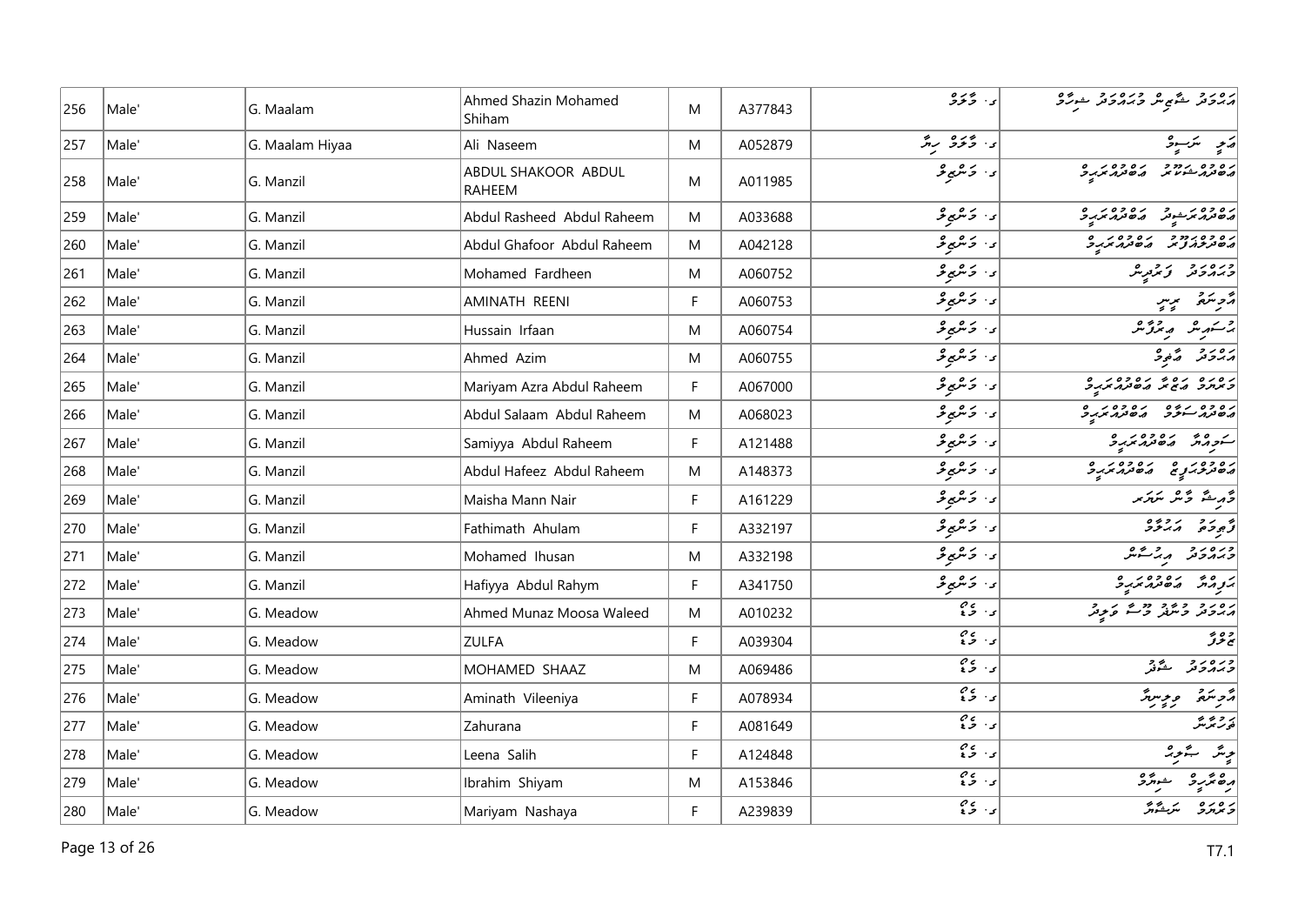| 281 | Male' | G. Meadow            | Leela Solih          | F         | A324618 | $\begin{array}{c} \n0 & c \\ \epsilon & \rightarrow \end{array}$                       | لمحيق ستمريثه                             |
|-----|-------|----------------------|----------------------|-----------|---------|----------------------------------------------------------------------------------------|-------------------------------------------|
| 282 | Male' | G. Meadow            | Mariyam Saiha Munaz  | F         | A330719 | $\overset{\mathcal{C}}{\mathcal{E}}\mathcal{S}\rightarrow\mathcal{S}$                  |                                           |
| 283 | Male' | G. Meadow            | Hussain Aiman        | ${\sf M}$ | A344073 | ی ځې                                                                                   |                                           |
| 284 | Male' | G. Meadow            | Raaif Shaaz Waleed   | M         | A347713 | $\overset{\circ}{\mathcal{E}}$                                                         | بمروش الشمع أوالمحموم                     |
| 285 | Male' | G. Meadow            | Raidh Shaaz Waleed   | M         | A347716 | $\overset{\circ}{\mathcal{E}}$                                                         | بمهرش حثمش وكمحيض                         |
| 286 | Male' | G. Meadow            | Ahmed Sanaau         | M         | A351312 | $\frac{\partial c}{\partial x}$                                                        | أرەر د ئەر                                |
| 287 | Male' | G. Meadow            | Ismail Zihan         | M         | A368585 | $\frac{\partial c}{\partial x}$                                                        | أرب مؤروعه بالمحاشر                       |
| 288 | Male' | G. Meadow            | Aminath Nudhra       | F         | A369587 | $\begin{array}{c} \mathcal{C} \\ \mathcal{E} \end{array}$ . s                          |                                           |
| 289 | Male' | G. Meadow            | Aishath Maiha Munaz  | F         | A370282 | $\overset{\mathcal{C}}{\mathcal{E}}\overset{\mathcal{C}}{\mathcal{F}}\cdot\mathcal{S}$ |                                           |
| 290 | Male' | G. Meadow            | Fathmath Haima Munaz | F         | A374001 | $\frac{\partial c}{\partial x}$                                                        | و ده شهرهٔ دسمه                           |
| 291 | Male' | G. Meadow Dhekunubai | Ibrahim Waheed       | M         | A059212 | ، د می د وړ.<br>د او د مرسمه                                                           | وە ئەر ئەر                                |
| 292 | Male' | G. Mullet            | Fathimath Farah      | F         | A011520 | ى بەر جەھ                                                                              | قرم قريره                                 |
| 293 | Male' | G. Mullet            | Mohamed Nasir        | M         | A056389 | ر ۔ ووچ<br>د - مرکبے                                                                   | ورەرو شەر                                 |
| 294 | Male' | G. Mullet            | Ali Muthohar         | ${\sf M}$ | A056391 | ر ۔ ووچ<br>د ۔ وفرج                                                                    | 7,0,0,0,0,0,0,0,0                         |
| 295 | Male' | G. Mullet            | Aishath Vishama      | F         | A056773 | ى بەر ج                                                                                | أقهر مشكرة ومشكرة                         |
| 296 | Male' | G. Mullet            | Mariyam Vishah       | F         | A093994 | ى بەر ئىقى                                                                             | وبورو ويقته                               |
| 297 | Male' | G. Mullet            | Kyle Ahmed Shimaz    | M         | A330730 | ى بەر جەھ                                                                              | أنار والارد والمودمى                      |
| 298 | Male' | G. Nankuraa          | Ahmed Naseem         | M         | A038655 | ى سەھەم ئە                                                                             |                                           |
| 299 | Male' | G. Nankuraa          | Mishaal Ahmed        | M         | A347857 | ى سەھەم ئىگە                                                                           | وشهد ده ده                                |
| 300 | Male' | G. Nankuraa          | Malsa Ahmed          | F         | A347859 | ى سىرتىرىدىگە                                                                          | د و شه پره د و د                          |
| 301 | Male' | G. Nankuraa View     | Khadeeja Aboobakuru  | F         | A060503 |                                                                                        | أزبرق مقصر                                |
| 302 | Male' | G. Nankuraa View     | Aminath Amaany       | F         | A063806 | ى سىر مەمۇرى                                                                           | أزويتم أرؤس                               |
| 303 | Male' | G. Nankuraa Villa    | Ismail Zariyand      | ${\sf M}$ | A033333 | .<br>ئ <sup>ە</sup> ئىرىش ئىگرىمونى                                                    | وكوكوفر كالمرمرانية                       |
| 304 | Male' | G. Nankuraa Villa    | Aishath Nizar        | F         | A033617 | - سۇرىي ئىگرىزىگىرىدىكى<br>ئ                                                           |                                           |
| 305 | Male' | G. Nankuraa Villa    | Hawwa Abdul Gafoor   | F         | A033926 | - سەھەم ئىگرىدىگە                                                                      |                                           |
| 306 | Male' | G. Nankuraa Villa    | Samoon Abdul Gafoor  | ${\sf M}$ | A033934 | ى سىر مەھم بۇ بۇ                                                                       | ה סמכם ה כפסה מכב<br>הברגיות השינת מהאת מ |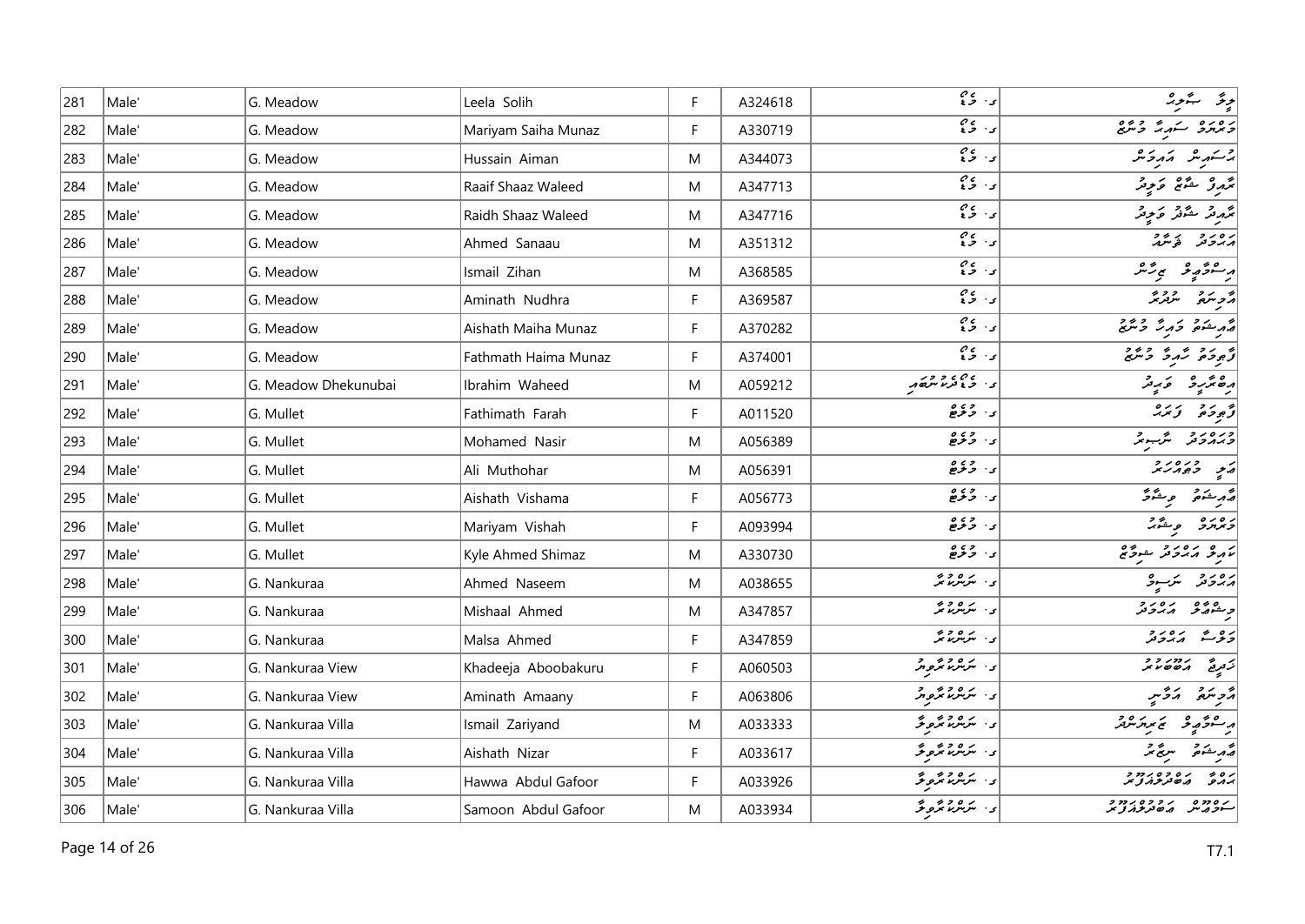| 307 | Male' | G. Nankuraa Villa | Ibrahim Nisyan          | M         | A061433 | ى سىر سىر بىر بىر قى       | سرے پر ہ<br>ەر ھەترىر <i>3</i><br>م        |
|-----|-------|-------------------|-------------------------|-----------|---------|----------------------------|--------------------------------------------|
| 308 | Male' | G. Nankuraa Villa | AMINATH SUNEETHA        | F         | A061962 | ى سىر مەمۇمۇ ئى            | أزويته كساريم                              |
| 309 | Male' | G. Nankuraa Villa | Haleema Abdul Gafoor    | F         | A098098 | ى سەھرىم ئۇي ئى            | ر ه د ه د دد د<br>پره تر پر تر بر<br>بزيزة |
| 310 | Male' | G. Nankuraa Villa | Yasmin Sabanikh Hannan  | F         | A127823 | ى سىر ئىرىم ئىرى ئى        | ۇرمولىر مەھرىرى ئەرگەر                     |
| 311 | Male' | G. Nankuraage     | Latheefa Aboobakuru     | F         | A049005 | ر ه و و و د<br>د ۱ سرس در  | בִפְּל מִסְטִית                            |
| 312 | Male' | G. Nankuraage     | Mohamed Maail Rasheed   | M         | A092982 | ر ه و و و د<br>د ۱ سرس مرد | ورەرو ۋرۇ برَشوتر                          |
| 313 | Male' | G. Nankuraage     | Ahmed Iujaal Rasheed    | M         | A166477 | ر ه و و و و<br>د ۱ سرس مرد | גפנק גבליק היינק                           |
| 314 | Male' | G. Nankuraage     | Aishath Ilfa Rasheed    | F         | A166478 | ر ه و و و د<br>د ۱ سرس برد | أقهر ينكفح أرقوقر المرجوش                  |
| 315 | Male' | G. Nankuraage     | Mariyam Meefau Rasheed  | F         | A309236 |                            | و مرمرد و ژم برشوند                        |
| 316 | Male' | G. Naseemuge      | Fathimath Inaya         | F         | A032829 | ى شەھىرى<br>ئ              | أزودة ويثتر                                |
| 317 | Male' | G. Naseemuge      | Anwar Ali               | M         | A033032 | ى سەسىرى                   | برەيرى پەر                                 |
| 318 | Male' | G. Naseemuge      | Aishath Hooma           | F         | A083490 | ى سەسىرى                   | أو مريد ودي                                |
| 319 | Male' | G. Naseemuge      | Aminath Nasheeda        | F         | A092273 | ى سەسىرى                   | أأترح متكم أتتكرمون                        |
| 320 | Male' | G. Naseemuge      | Aminath Sana            | F         | A153591 | ى سەسىرى                   | ۇ ئەسىرە ئەيتر                             |
| 321 | Male' | G. Naseemuge      | Aishath Shafa Majdy     | F         | A153593 | لى سەسىر <i>ە ئ</i>        | أمار مشكاة الشرق والمحافير                 |
| 322 | Male' | G. Naseemuge      | Mohamed Shabeen Majdy   | M         | A166789 | ی کمرسوح کی                | ورەرو خەھ ئەك دەپر                         |
| 323 | Male' | G. Naseemuge      | Aban Ahmed Latheef      | M         | A335184 | ر سر پروی<br>ای سر پروی    | גשם גם גב בתל                              |
| 324 | Male' | G. Naseemuge      | Fathimath Suha          | F         | A341141 | ى شەھىرى<br>ئ              | قەم ئەرە ئەر                               |
| 325 | Male' | G. Naseemuge      | Aishath Sama            | F         | A341142 | ى سەسىرى                   | ۇرمۇم كۆ                                   |
| 326 | Male' | G. Naseemuge      | Nazan Ahmed Latheef     | M         | A345407 | ى سەسىرى                   | ر پر در در در و                            |
| 327 | Male' | G. Nazul          | Mohamed Shahid          | M         | A032124 | ى سىرچى بى                 | ورەرو شەرىر                                |
| 328 | Male' | G. Nazul          | FATHIMATH VIMAALA       | F         | A056119 | ى سىچىمى                   | وتجوحكم وقرقر                              |
| 329 | Male' | G. Nazul          | Mohamed Shameez         | ${\sf M}$ | A072537 | ى سىۋىۋ                    | ورەر ئەن ئەربى                             |
| 330 | Male' | G. Nazul          | Aishath Maaheen Shahid  | F         | A130465 | ى سىرە بۇ                  | وأرشكم وكريش كالرقر                        |
| 331 | Male' | G. Nazul          | Fathimath Malsa Shahid  | F         | A333059 | ار سىڭ بۇ                  | وٌ و د و د و گ گرد                         |
| 332 | Male' | G. Nazul          | FATHMATH REEATH SHAMEEZ | F         | A335496 | ى سىرچ بۇ                  | توجدة برمام خوج                            |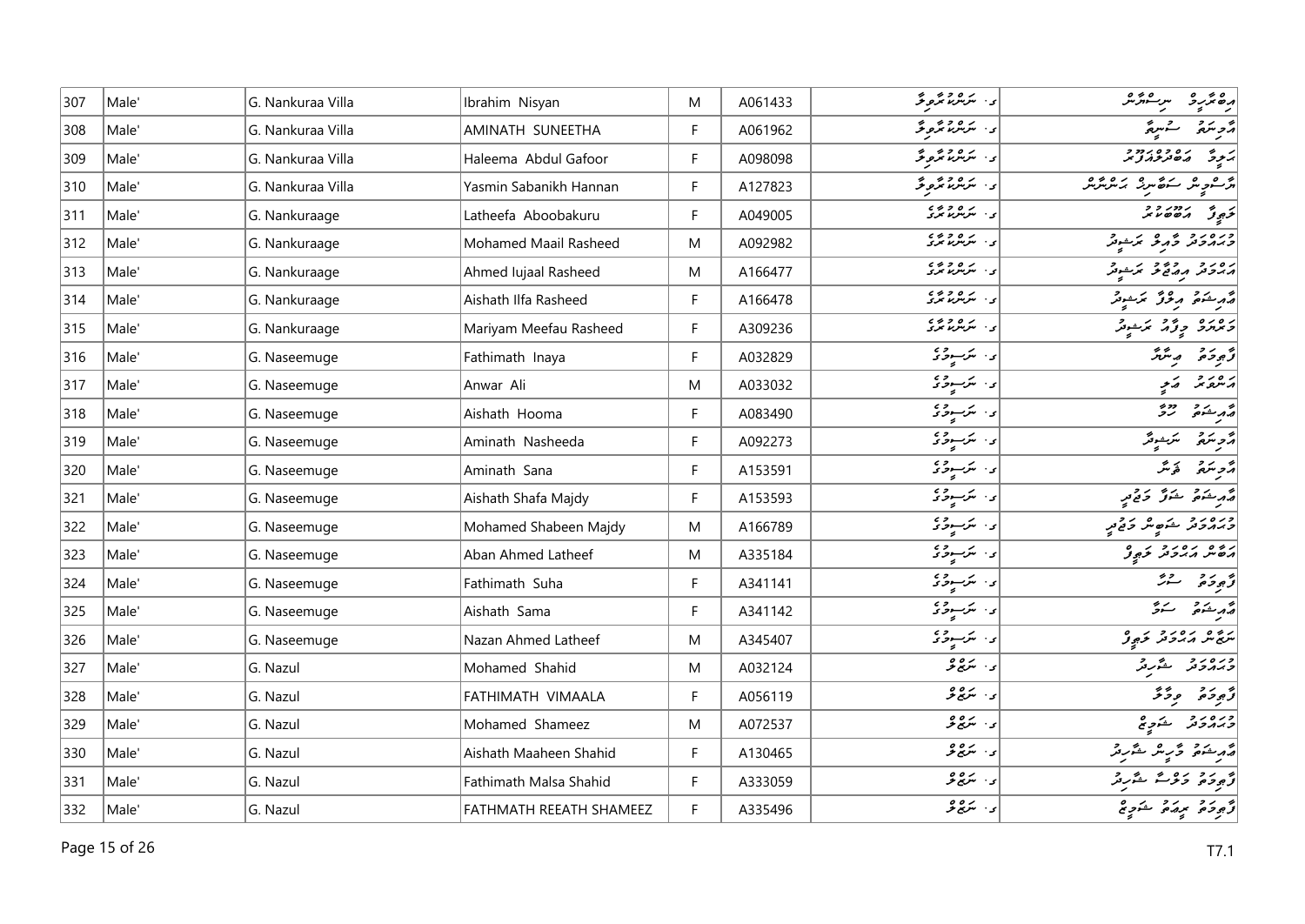| 333 | Male' | G. Neon         | Naif Jameel                           | M           | A010835 | ی سرگاهی                                                                 | بمرز فوود                                                                                                     |
|-----|-------|-----------------|---------------------------------------|-------------|---------|--------------------------------------------------------------------------|---------------------------------------------------------------------------------------------------------------|
| 334 | Male' | G. Neon         | Mohamed Javid Jameel                  | M           | A027854 | ی سرگاهر                                                                 | ورورو وموتر وكالحي                                                                                            |
| 335 | Male' | G. Neon         | Ahmed Jameel                          | M           | A039240 | ای میدهی<br>نسبت                                                         | أزور والمحافي                                                                                                 |
| 336 | Male' | G. Neon         | Aishath Naziya Jameel                 | F           | A039296 | ى سىمىگىر                                                                | وأرشكتم شيوش في و                                                                                             |
| 337 | Male' | G. Neon         | YOOSUF JAWID JAMEEL                   | M           | A346032 | $\overbrace{\mathcal{LL}}^{\mathcal{Q}}_{\mathcal{PL}}\cdot s^{\dagger}$ | وحد حرمي المحافظ المحافية في المحرم المحرم المحرم المحرم المحرم المحرم المحرم المحرم المحرم المحرم المحرم الم |
| 338 | Male' | G. Ranreedhooge | Aishath Mamdhooha                     | F           | A066513 | ر بر مرکز ده<br>د کر مرکز در                                             | و در ده ده ده.<br>د کار شوی د ترویزی                                                                          |
| 339 | Male' | G. Ranreedhooge | Hawwa Mohamed                         | F           | A074862 | د . نرگرمزنری<br>د . نرگرمزنری                                           | رەپ درەرد<br>برمۇ <i>دب</i> ەردىر                                                                             |
| 340 | Male' | G. Ranreedhooge | Hassan Abdul Gafoor                   | M           | A125438 | ر بر عرم دور<br>د بر عرم بر ترو                                          | ر ده ده ده دود<br>پرستن مان ترخ تر                                                                            |
| 341 | Male' | G. Ranreedhooge | Ahmed Willdhan                        | M           | A125444 | <sub>ی</sub> پره <sub>م</sub> پرتر <sub>ک</sub>                          | أرور ووثر و                                                                                                   |
| 342 | Male' | G. Ranreedhooge | Hussain Abdul Gafoor                  | M           | A125460 | د کر شرور دوم                                                            | د کرد ده دره درود<br>پرکستهرین مان موفر د بر                                                                  |
| 343 | Male' | G. Ranreedhooge | Mohamed Ameen Abdul Gafoor<br>Mohamed | M           | A321585 | ، ئەشرىرىدى                                                              | כנמגב ג' ם גם כם גמב בנסגב<br>בגמבת הכֱית השתיכה צ'א בגמבת                                                    |
| 344 | Male' | G. Ranreedhooge | Ali Ameen Abdul Gafoor<br>Mohamed     | M           | A321586 | <sub>ی</sub> پره <sub>م</sub> پرتر <sub>ک</sub>                          | ג' ג'ב יי הסיכס ברים ברים ברים.<br>ה'ב ג'ב יי הסיניבות ב' ב' הגביב                                            |
| 345 | Male' | G. Ranreedhooge | Ali Mubashshir                        | M           | A362121 | <sub>ی</sub> پرکرمرفری                                                   | أمرمو التحصم والمسومر                                                                                         |
| 346 | Male' | G. Ranreedhooge | Mariyam Milla                         | $\mathsf F$ | A362122 | و . نرگرمرفری                                                            | ويرده وادعى                                                                                                   |
| 347 | Male' | G. Remind House | Mohamed Azim                          | M           | A099666 | ى برۇرشۇر ئەرم                                                           | ەتىمى بى<br>و ره ر و<br>د بر د تر تر                                                                          |
| 348 | Male' | G. Remind House | Aishath Azima                         | F           | A152135 | ى برۇرمۇر ئەرق                                                           | وأرشنتم وأنوقر                                                                                                |
| 349 | Male' | G. Saaskaf      | Fathimath Shiranee                    | F           | A037190 | ى شەھەرە                                                                 | ۇي <sub>م</sub> ۇ ئىرترىپر                                                                                    |
| 350 | Male' | G. Saaskaf      | Mohamed Shaffaf                       | M           | A127942 | ى شەھەرە                                                                 | وره رو در دوو<br><i>وبرو</i> ور شه <i>وو</i>                                                                  |
| 351 | Male' | G. Saaskaf      | Ahmed Shairaf                         | M           | A166772 | ى شەھەرە                                                                 | رەرو خەرىرە                                                                                                   |
| 352 | Male' | G. Saathee      | Ali Ibrahim Manik                     | M           | A023837 | ای شمعي                                                                  | ړی ره ټروکر                                                                                                   |
| 353 | Male' | G. Saathee      | Ibrahim Nabeeh                        | M           | A336700 | ای شخصی                                                                  | سكرە<br>ە ھەترىر <sup>ى</sup>                                                                                 |
| 354 | Male' | G. Scarlet Oak  | Aishath Shivany                       | F           | A000934 | 0000000000000                                                            | ۇرمۇق سوڭىر                                                                                                   |
| 355 | Male' | G. Semitone     | Hamza Shareef                         | M           | A054141 | ى سەرقۇش                                                                 | برويج المشميرو                                                                                                |
| 356 | Male' | G. Semitone     | Mariyam Maya Shareef                  | $\mathsf F$ | A076831 | ى سۇرغ ئىر                                                               | رەرە دە شەيرو                                                                                                 |
| 357 | Male' | G. Semitone     | Mohamed Rauf                          | M           | A144163 | <mark>ى ئەرت</mark> ۇنىڭە                                                | כנסנכ נדסם<br><i>כג</i> ונכנג <i>א</i> גנ                                                                     |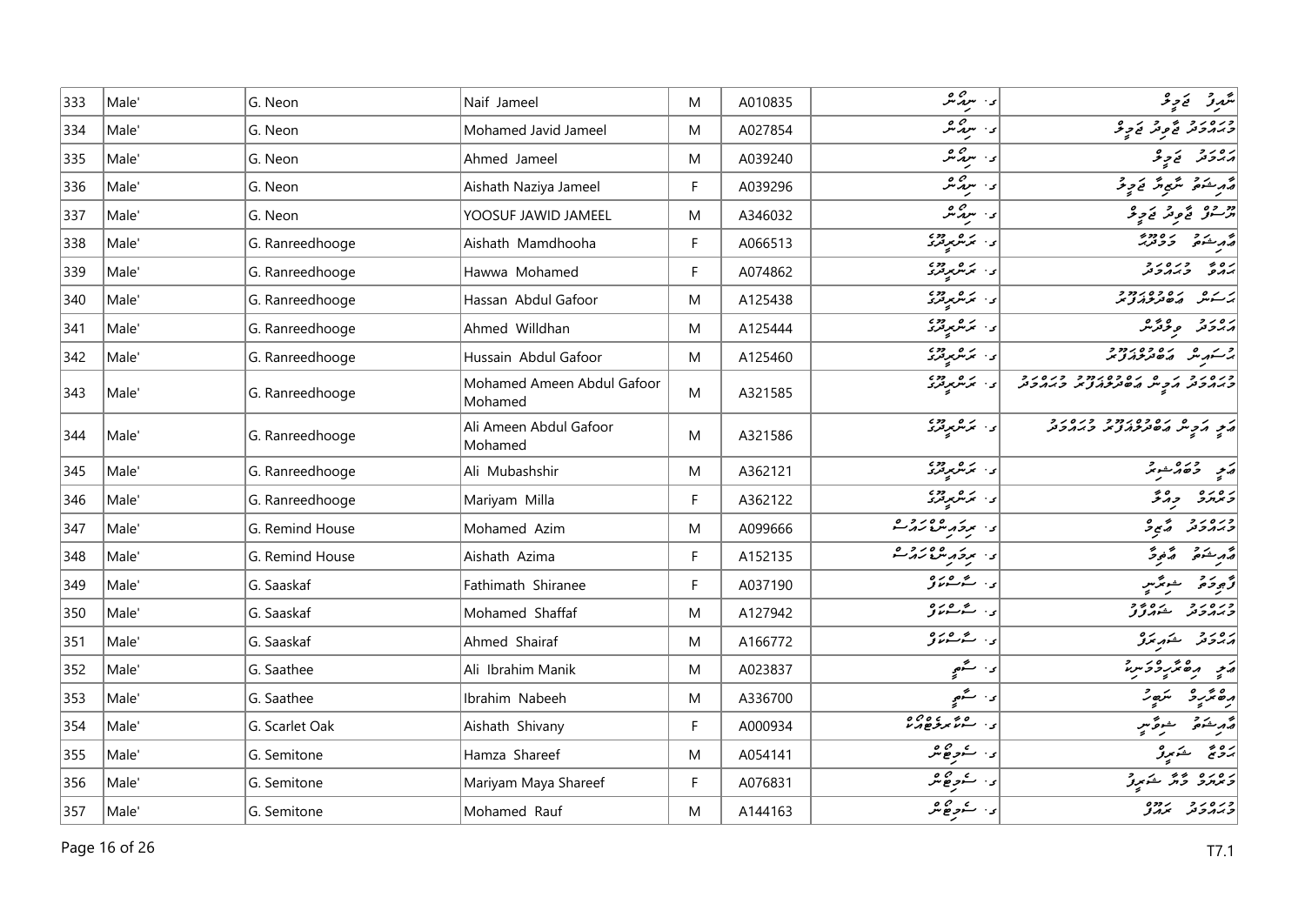| 358 | Male' | G. Semitone      | Maaiz Mohamed Ibrahim  | M  | A274131 | <sub>ى</sub> سەھ ھ          | وٌرِيحَ وَيَرْدُونَ رِهِ يُرْرِدُ                                                                                                                                                                                                          |
|-----|-------|------------------|------------------------|----|---------|-----------------------------|--------------------------------------------------------------------------------------------------------------------------------------------------------------------------------------------------------------------------------------------|
| 359 | Male' | G. Semitone      | Madhih Mohamed Ibrahim | M  | A274133 | <sub>ى</sub> سەھ ھاش        |                                                                                                                                                                                                                                            |
| 360 | Male' | G. Semitone      | Hussain Shareef        | M  | A371363 | ر . س <i>ئوچ</i> مگر        | چە سەر ھەر ئەيدۇ                                                                                                                                                                                                                           |
| 361 | Male' | G. Stem Villa    | Asima Areef            | F  | A001836 | ى سەھ ۋە ئۇ                 | لتمسوقه<br>ەئىمىرى                                                                                                                                                                                                                         |
| 362 | Male' | G. Stem Villa    | Ismail Shafween        | M  | A036120 | ى شەھۇمۇ                    | بر شۇ پۇ سۇر ئىر                                                                                                                                                                                                                           |
| 363 | Male' | G. Stem Villa    | Ahmed Shazween         | M  | A036121 | ى سىۋۇمۇگە                  | رەرو شەرەپ                                                                                                                                                                                                                                 |
| 364 | Male' | G. Stem Villa    | Mohamed Ashween        | M  | A036122 | ى شۇۋەپۇ                    | ورەرو كەشمەتك                                                                                                                                                                                                                              |
| 365 | Male' | G. Stem Villa    | Aishath Afnan          | F  | A096393 | ى سىۋۇمۇگە                  | قەرشىق مۇشرىر                                                                                                                                                                                                                              |
| 366 | Male' | G. Teezal        | Latheefa Hassan        | F  | A010379 | ر· مونځ گر                  | خبوِرٌ يَسَتَسَّ                                                                                                                                                                                                                           |
| 367 | Male' | G. Teezal        | Ahmed Rasheed          | M  | A010786 | ر و پخ گر                   | أرور و مرشوش                                                                                                                                                                                                                               |
| 368 | Male' | G. Teezal        | Aishath Zujana         | F. | A027501 | ى بەيخ                      | أمر مشور و و محمد الله                                                                                                                                                                                                                     |
| 369 | Male' | G. Teezal        | Mohamed Zabeen         | M  | A027502 | $rac{1}{2}$ $rac{1}{2}$     | وره دو کاه ش                                                                                                                                                                                                                               |
| 370 | Male' | G. Teezal        | Ibrahim Afshiyoon      | M  | A047876 | ى ھۆكەنتى                   | رەن <i>گەر ئىگەنىدى</i> ر                                                                                                                                                                                                                  |
| 371 | Male' | G. Tinujehi Aage | Muaaz Shaheem          | M  | A051745 | ی ۔ جو سرقی سرچری           | ووو شرو                                                                                                                                                                                                                                    |
| 372 | Male' | G. Tinujehi Aage | Mohamed Shajaaj Muaz   | M  | A166259 | ی ۔ جو مرتج پروگر           | ورەر د پرو دەە<br><i>دىد</i> روتر شوقى <i>و</i> رى                                                                                                                                                                                         |
| 373 | Male' | G. Tinujehi Aage | Mariyam Shajan Muaz    | F  | A166260 | د. ھِ يتنھُ پر پر د         | ג פגם בגבים בשיב<br>כינות כ לבניות בניי                                                                                                                                                                                                    |
| 374 | Male' | G. Tinujehige    | Aishath Shazly         | F  | A023282 | <sub>ی</sub> یع شرقی سرتی   | و اور شکو شریع کر                                                                                                                                                                                                                          |
| 375 | Male' | G. Tinujehige    | Aminath Shadha Aslam   | F. | A332510 | ء <sub>`</sub> ھِسمَّ ھُرىد | و کر دی در ۲۵ دره در ۲۶ در ۲۵ در ۲۵ در ۲۵ در ۲۵ در ۲۵ در ۲۵ در ۲۵ در ۲۵ در ۲۵ در ۲۵ در ۲۵ در ۲۵ در ۲۵ در ۲۵ در                                                                                                                             |
| 376 | Male' | G. Vadinolhuge   | Aminath Ali            | F  | A059591 | ى ئەرەپىرى                  | أأترسم أأأتمني                                                                                                                                                                                                                             |
| 377 | Male' | G. Vadinolhuge   | Dhiyana Afeef          | F. | A069374 |                             | <sub>مری</sub> ر پیمر کردید کردید کردید کردید کردید کردید کردید کردید کردید که استفاده کردید که استفاده کردید که استفاده کر<br>مراسم کردید کردید کردید کردید کردید کردید کردید کردید کردید کردید کردید کردید کردید کردید کردید کردید کردید |
| 378 | Male' | G. Vadinolhuge   | Mariyam Neela          | F  | A080549 | ى ئەستەدە<br>ئەستەرلىرى     | ئەتەرە<br>سرپڅر                                                                                                                                                                                                                            |
| 379 | Male' | G. Vadinolhuge   | Abdulla Afeef          | M  | A081382 | ى ئەرەپىرى                  | رەمەللە<br>ەردۇ                                                                                                                                                                                                                            |
| 380 | Male' | G. Vadinolhuge   | Fathmath Anoola        | F  | A101219 | ی نحره موده<br>ی خرم شرقری  | و و در در در                                                                                                                                                                                                                               |
| 381 | Male' | G. Vadinolhuge   | Abdul Shakoor          | M  | A106765 | ى ·   ھَ ۽ مَتربو ي         | ر ٥ ۶ ٥ ٥ روو و<br>پرڪ توپر شونو تو                                                                                                                                                                                                        |
| 382 | Male' | G. Vadinolhuge   | <b>Abdul Awwal</b>     | M  | A319323 | ی که عروم<br>ی گوشرین       | ر ه د ه ر ه ر ه<br>پره تر پر پر و تر                                                                                                                                                                                                       |
| 383 | Male' | G. Vadinolhuge   | Abdul Ahad             | M  | A343114 | ی که عروم<br>ی گوشرین       | ر ٥ ۶ و <i>۶ د ر ۶</i><br>پره تر <i>تر پر</i> تر                                                                                                                                                                                           |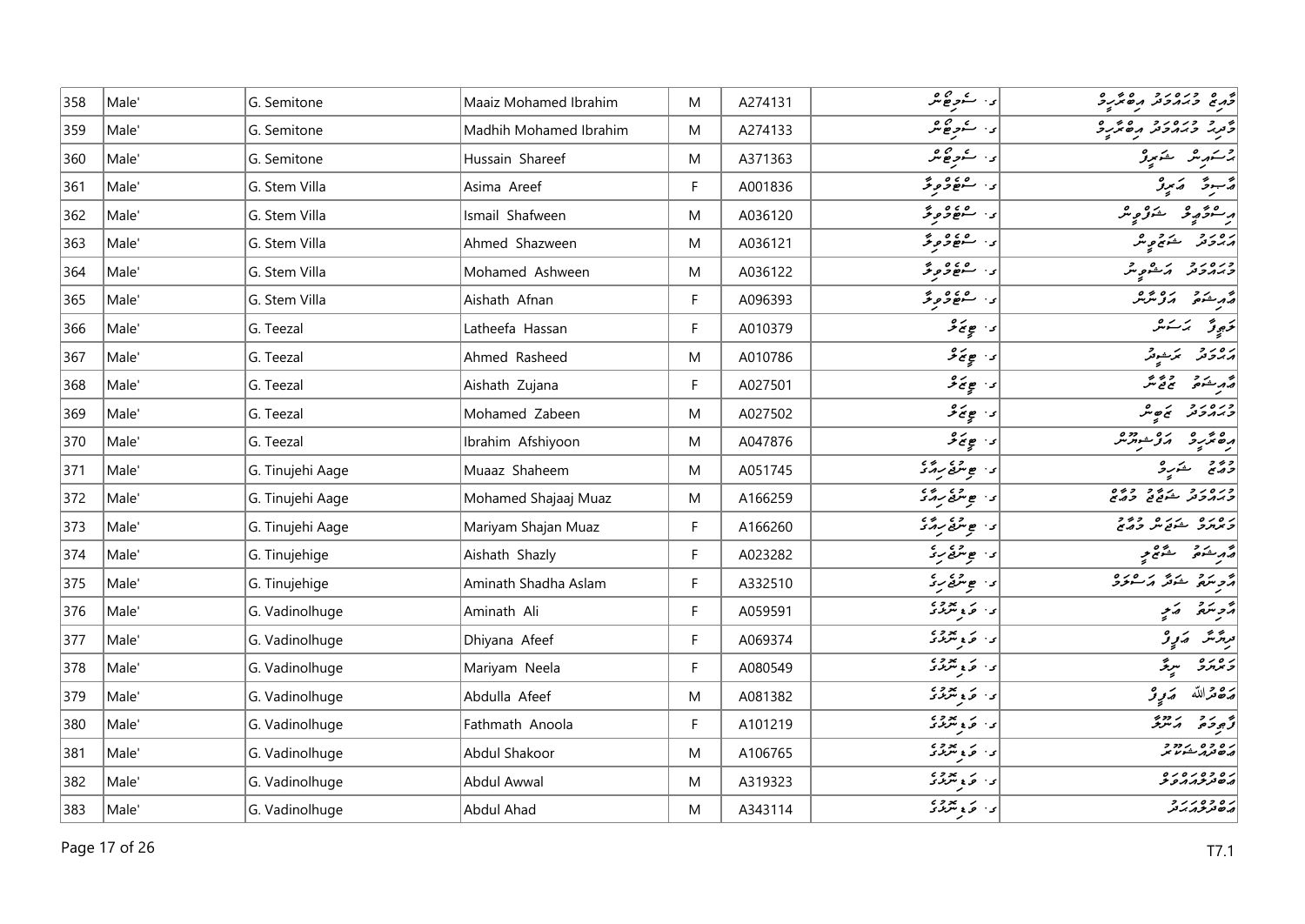| 384 | Male' | G. Vadinolhuge      | Abdulla Arushad        | M           | A396822 | <sub>ی</sub> گروپچوی                                                                              | أرة قرالله كالمرتبط                                        |
|-----|-------|---------------------|------------------------|-------------|---------|---------------------------------------------------------------------------------------------------|------------------------------------------------------------|
| 385 | Male' | G. Vadinolhuge      | Mohamed Shimah Rasheed | M           | A409691 | <sub>ی</sub> کو پا میروی                                                                          | ورەرو خوگە كەشور<br><i>وبەد</i> ۈتە خوگە كەشوتە            |
| 386 | Male' | G. Vadinolhuge aage | Abdul Ghanee Mohamed   | M           | A060849 | <br>  د المحکم میں دورہ دی                                                                        | גפרפגית רגם גר                                             |
| 387 | Male' | G. Vadinolhuge aage | Abdul Mauroof Mohamed  | M           | A061700 | .<br>د غوش د د د                                                                                  | נס כסני כדכם - כנסני כ<br>השי <i>ני כב היינ" - כי הכינ</i> |
| 388 | Male' | G. Vadinolhuge aage | Abdul Latheef Mohamed  | M           | A126144 | $\frac{1}{1}$ $\frac{1}{2}$ $\frac{1}{2}$ $\frac{1}{2}$ $\frac{1}{2}$ $\frac{1}{2}$ $\frac{1}{2}$ | גם כסגם פגם גב<br>גם <i>נגב</i> ם פג <i>ה</i> כת           |
| 389 | Male' | G. Vadinolhuge aage | Mohamed Yaish          | M           | A160086 | $\frac{c s c s s}{c s s s s s s s}$                                                               | כנסנכ תוכל                                                 |
| 390 | Male' | G. Verona           | KHADHEEJA LEENA        | $\mathsf F$ | A037741 | ى ئەھمەتىگە                                                                                       | كزمرة ومحيثر                                               |
| 391 | Male' | G. Verona           | Zulaikha Neena         | $\mathsf F$ | A038383 | ى بەھ پىر                                                                                         | ەرگەر ئىس بىر                                              |
| 392 | Male' | G. Verona           | Aminath Samai Adam     | F           | A038491 | ى بىر ھەر                                                                                         | أأد الملح المسترد الملاح                                   |
| 393 | Male' | G. Verona           | Fathimath Rukhsana     | F           | A038577 | ى بەھ پىر                                                                                         | أو برد وه وه وه                                            |
| 394 | Male' | G. Verona           | Luziyana Ibrahim       | $\mathsf F$ | A045329 | ى بەر ھەر ئىگە                                                                                    | دبرشر رەپرى                                                |
| 395 | Male' | G. Verona           | Aishath Zarahana       | F           | A046542 | ى بەھ پىر                                                                                         | ۇرىشقى ئىمر                                                |
| 396 | Male' | G. Verona           | Fathimath Anaan Naeem  | F           | A081421 | ى ئەھمەتىگە                                                                                       | تحوجوه وتكره تتمدد                                         |
| 397 | Male' | G. Verona           | Fathimath Ishala       | $\mathsf F$ | A081700 | ى بەھ بىر ئىگر                                                                                    | ژوده رېڅو                                                  |
| 398 | Male' | G. Verona           | Aminath Uyoon Naeem    | F           | A333268 | ى بەھ ئەر                                                                                         | أتر برو وووه مريده                                         |
| 399 | Male' | G. Verona           | Ibrahim Aman Waheed    | M           | A338820 | <sub>ی</sub> عمر محر مگر                                                                          | رە ئەر ئەر ئەر ئەر ئە                                      |
| 400 | Male' | G. White Oak        | Fathmath Shahula       | F           | A001058 | 000000000                                                                                         | أوجوحه المسترقر                                            |
| 401 | Male' | G. White Oak        | Aishath Raiaan Mohamed | F           | A346774 | 280/2.5                                                                                           | ה<br>התיימים ימגהית במגבת                                  |
| 402 | Male' | G. Wind             | Rizana Abdulla         | F           | A012131 | ی ۔ حدیثی                                                                                         | سِبِّحْ مَدَّ صَدَّاللَّهَ                                 |
| 403 | Male' | G. Wind             | Sibana Abdulla         | F           | A012133 | ی ۔ حامدہ                                                                                         | سعةُ مَثَرَ مَهْ قَرَاللَّهُ                               |
| 404 | Male' | G. Wind             | Mohamed Abdulla        | M           | A012134 | ی ویژگا                                                                                           | وره رو ده دالله                                            |
| 405 | Male' | G. Wind             | Abdulla Ibrahim        | M           | A012922 | ای ویژه<br>—                                                                                      | رە قراللە مەھمەر                                           |
| 406 | Male' | G. Wind             | Mohamed Rasheed        | M           | A035603 | ار ، عبده کا                                                                                      | ورەر و كەنبەتر                                             |
| 407 | Male' | G. Wind             | Ahmed Abdulla          | M           | A045297 | <sub>ی</sub> عبده ع                                                                               | برورد بره دالله                                            |
| 408 | Male' | G. Wind             | Fathimath Niusha       | $\mathsf F$ | A051179 | ء موشنا                                                                                           | رُّجِرَةً سِينَةً                                          |
| 409 | Male' | G. Wind             | Zakiyya Ismail         | F           | A054623 | ى وشده                                                                                            | ى بورى بە ئە ئۇربى                                         |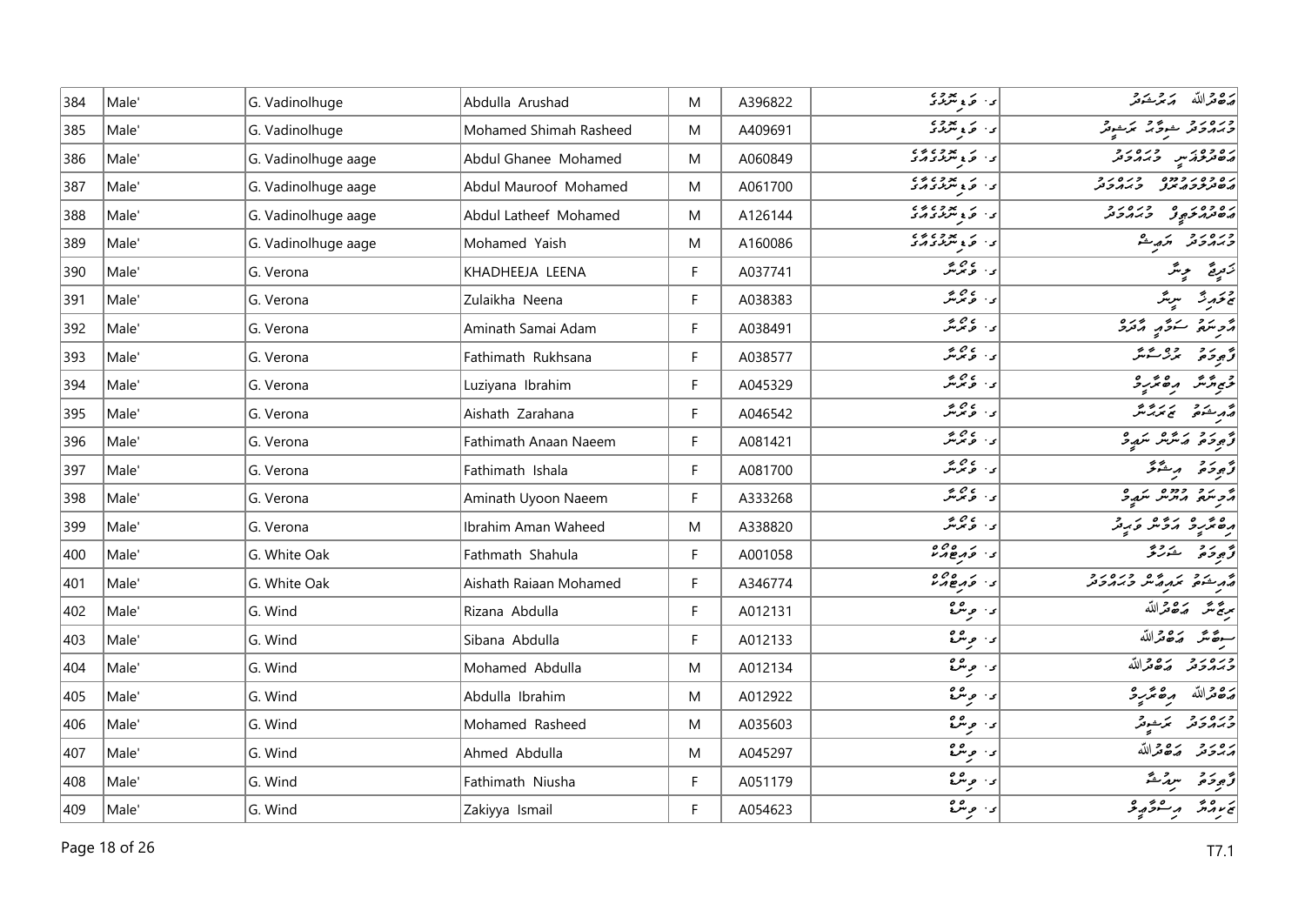| 410 | Male'        | G. Wind            | Dhilham Mohamed Rasheed | M | A073405 | ی ۔ حرمنگ                                                                                                                                              |                                        |
|-----|--------------|--------------------|-------------------------|---|---------|--------------------------------------------------------------------------------------------------------------------------------------------------------|----------------------------------------|
| 411 | Male'        | G. Wind            | Ahmed Naushad           | M | A100098 | ی. عەمشكا                                                                                                                                              | رەر ئەرمۇر                             |
| 412 | Male'        | G. Wind            | AISHATH HANA            |   | A100099 | ی- حەمدى                                                                                                                                               | لەر ئىكە ئەس                           |
| 413 | Male'        | G. Wind            | Ibrahim Mohamed         | M | A100101 | ی ۔ حرمنگ                                                                                                                                              | دە ئەرە دىرە دە                        |
| 414 | <i>Male'</i> | G. Wind            | Mariyam Nuha Ahmed      |   | A333800 | ی- عەمشكا                                                                                                                                              | ر ہ رہ ۔ دہ رہ رہ۔<br>حمد مرید مدیر تر |
| 415 | Male'        | G. Wind            | Abdulla Shaihan         | M | A369774 | ی- عرمثرة                                                                                                                                              | ح قولله خرمر محمد                      |
| 416 | Male'        | G. Zamaaneegulshan | Aminath Nadira          |   | A000837 | ء ، ئۇ ئامىر ئۇ ئۇ شەمگر                                                                                                                               | أرتجه ستقريثه                          |
| 417 | Male'        | G. Zamaaneegulshan | Latheefa Nasiha         |   | A000840 | ء ، ئۈگ ئىرقەقرىشكە ئىر                                                                                                                                | كَبِهِ رَبَّ - سَرْبِ سِرْ             |
| 418 | Male'        | G. Zamaaneegulshan | Abdulla Imad            | M | A023035 | $\left  \begin{array}{c} \mathbf{1}_{1} \mathbf{1}_{2} \mathbf{1}_{3} \mathbf{1}_{4} \mathbf{1}_{5} \mathbf{1}_{6} \mathbf{1}_{7} \end{array} \right $ | ح صحرالله صرح مر                       |
| 419 | Male'        | G. Zamaaneegulshan | Fathimath Ali           |   | A026520 | ء ، ئۈگ ئىرقەقرىشكە ئىر                                                                                                                                | وتجوحره الكامي                         |
| 420 | Male'        | G. Zamaaneegulshan | AISHATH NADIYA          |   | A049556 | $ z\cdot\hat{z} ^2$ ىر ئۇ ئۇ ئەس                                                                                                                       | أوأور مشكاهي المتقرور                  |
| 421 | Male'        | G. Zamaaneegulshan | Anaan Abdulla Imad      | M | A410581 | $\left  \begin{array}{c} \mathbf{1}_{1} \mathbf{1}_{2} \mathbf{1}_{3} \mathbf{1}_{4} \mathbf{1}_{5} \mathbf{1}_{6} \mathbf{1}_{7} \end{array} \right $ | أصغر محدد الله محصر                    |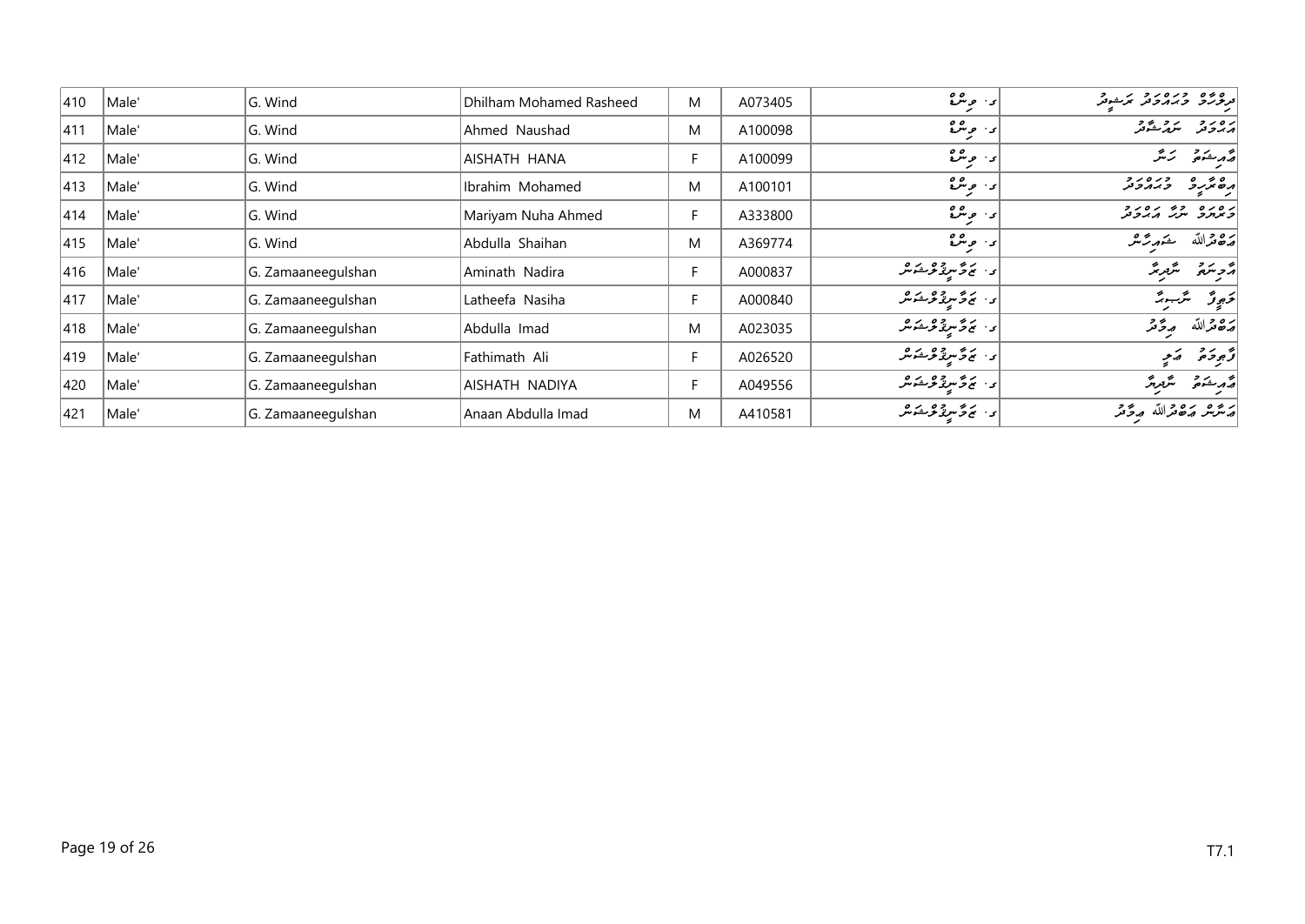## *w7qAn8m? sCw7mRo>u; wEw7mRw;sBo<*

| ' مرمر | 'يئرىثر: |
|--------|----------|
|        |          |
|        |          |
|        |          |

## *w7q9r@w7m> sCw7qHtFoFw7s; mAm=q7 w7qHtFoFw7s;*

| يئرمىش: | $^{\circ}$<br>. سر سر<br>$\cdot$ | $\circ$ $\sim$<br>-- | يئرمثر |
|---------|----------------------------------|----------------------|--------|
|         |                                  |                      |        |
|         |                                  |                      |        |
|         |                                  |                      |        |

| $\frac{2}{n}$ | $^{\circ}$ | $\frac{2}{n}$ | $^{\circ}$<br>سرسر. |
|---------------|------------|---------------|---------------------|
|               |            |               |                     |
|               |            |               |                     |
|               |            |               |                     |

| ىرتىر: | 。<br>سر سر | .,<br>مرسر |
|--------|------------|------------|
|        |            |            |
|        |            |            |
|        |            |            |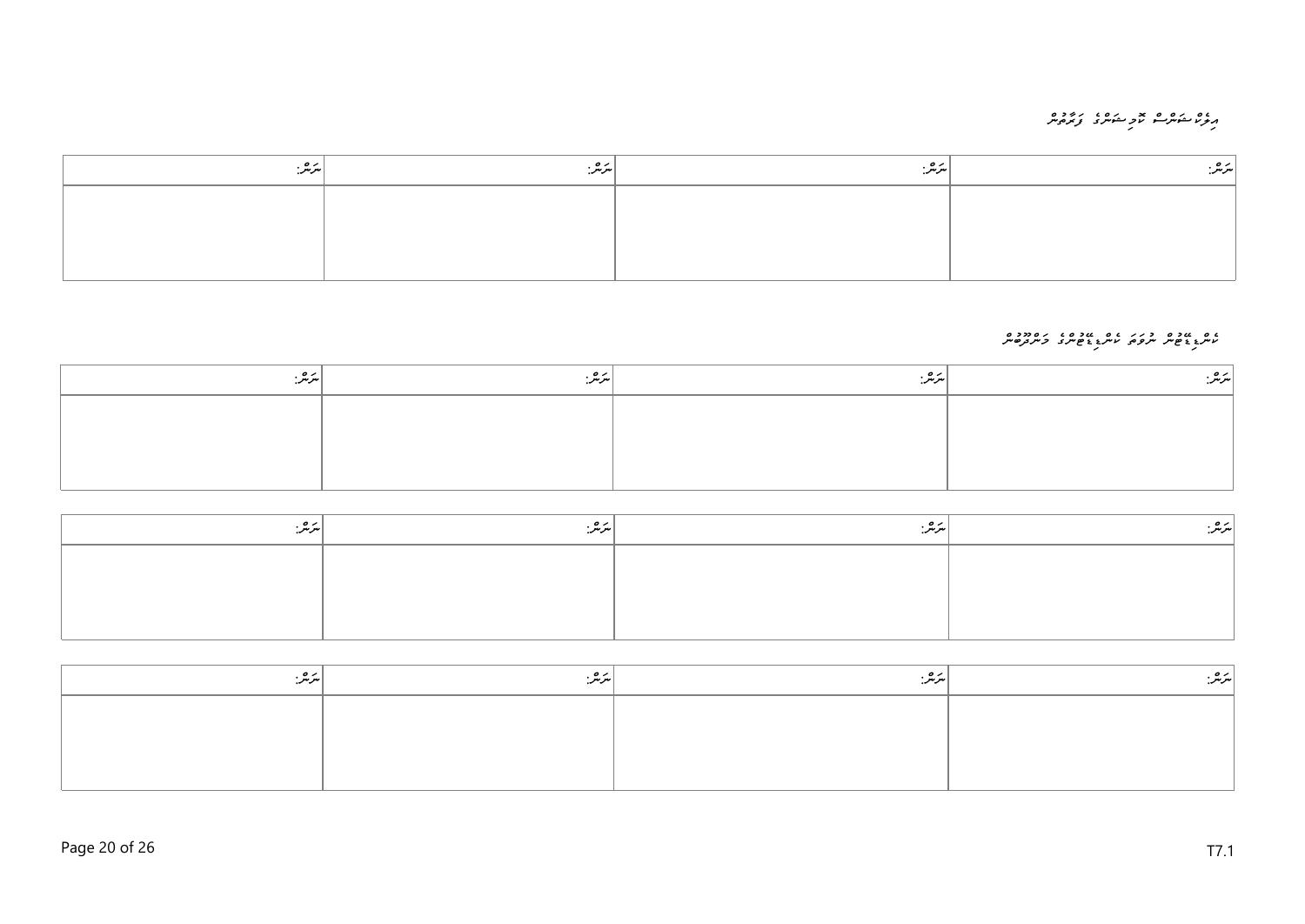| يزهر | $\mathcal{\mathcal{L}}$ | ىئرىتر: |  |
|------|-------------------------|---------|--|
|      |                         |         |  |
|      |                         |         |  |
|      |                         |         |  |

| <sup>.</sup> سرسر. |  |
|--------------------|--|
|                    |  |
|                    |  |
|                    |  |

| ىئرىتر. | $\sim$ | ا بر هه. | لىرىش |
|---------|--------|----------|-------|
|         |        |          |       |
|         |        |          |       |
|         |        |          |       |

| 。<br>مرس. | $\overline{\phantom{a}}$<br>مر مىر | ىرىر |
|-----------|------------------------------------|------|
|           |                                    |      |
|           |                                    |      |
|           |                                    |      |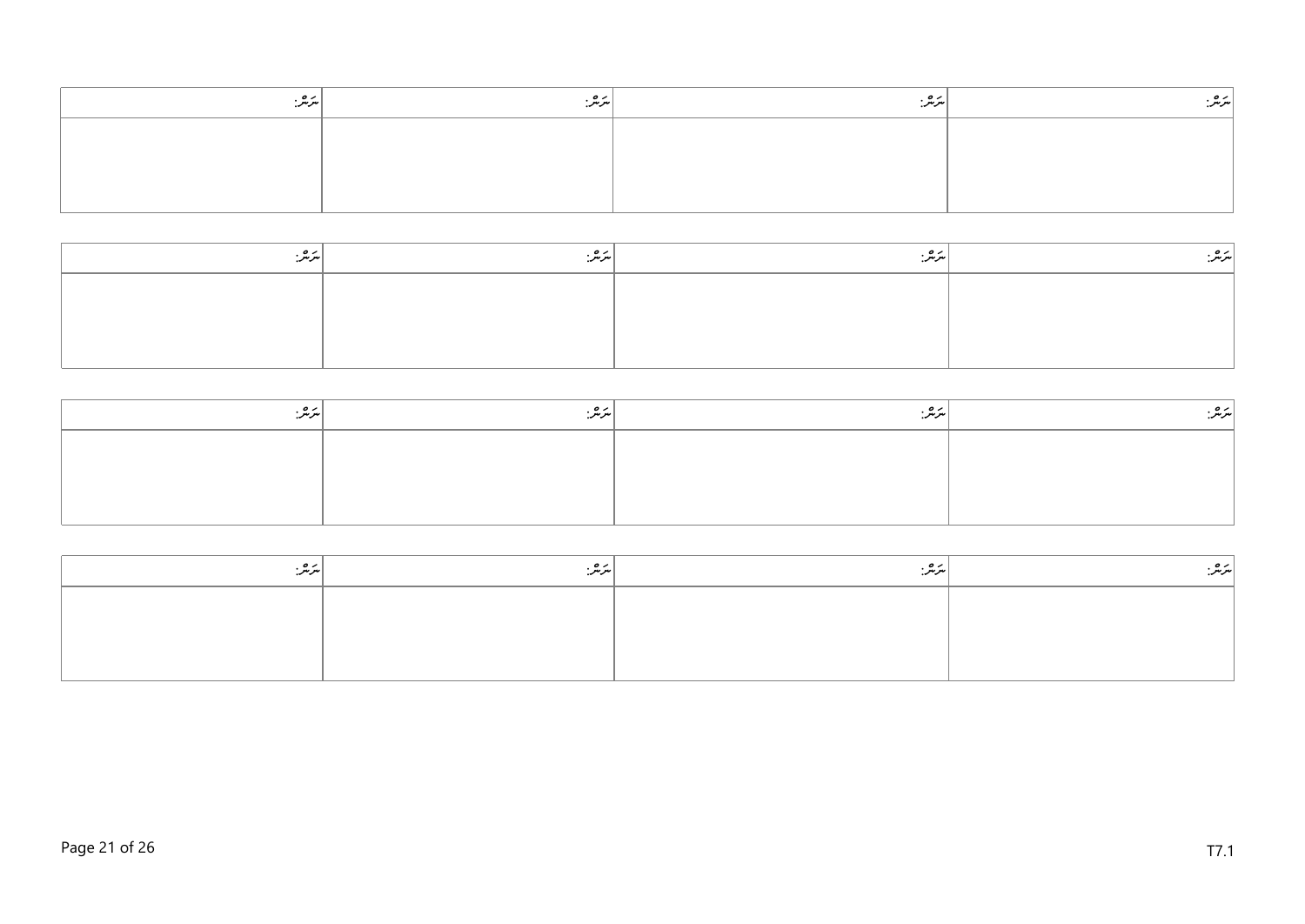| ير هو . | $\overline{\phantom{a}}$ | يرمر | اير هنه. |
|---------|--------------------------|------|----------|
|         |                          |      |          |
|         |                          |      |          |
|         |                          |      |          |

| ىر تىر: | $\circ$ $\sim$<br>" سرسر . | يبرحه | o . |
|---------|----------------------------|-------|-----|
|         |                            |       |     |
|         |                            |       |     |
|         |                            |       |     |

| الترنثر: | ' مرتكز: | الترنثر: | .,<br>سرسر. |
|----------|----------|----------|-------------|
|          |          |          |             |
|          |          |          |             |
|          |          |          |             |

|  | . ه |
|--|-----|
|  |     |
|  |     |
|  |     |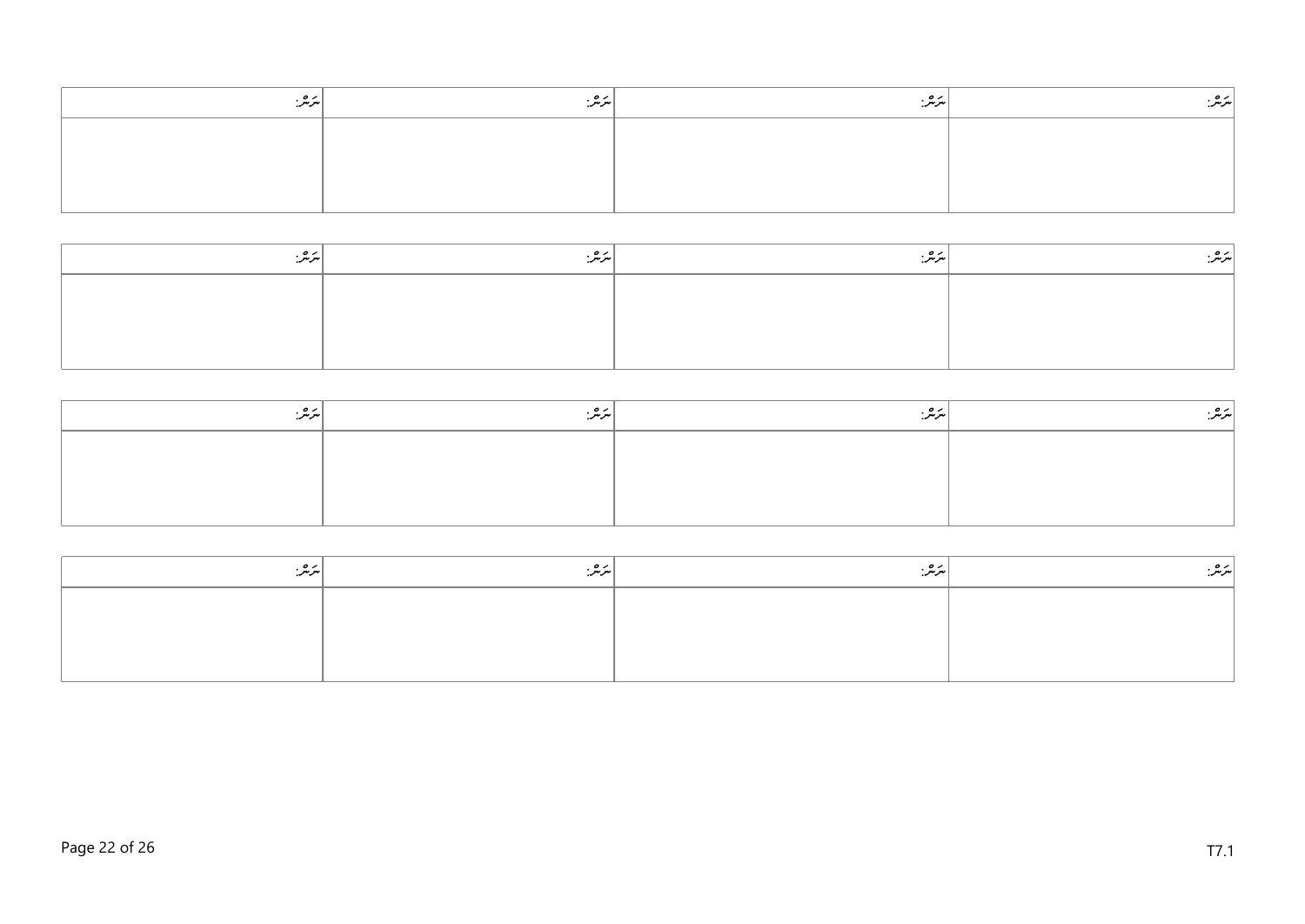| ير هو . | $\overline{\phantom{a}}$ | يرمر | اير هنه. |
|---------|--------------------------|------|----------|
|         |                          |      |          |
|         |                          |      |          |
|         |                          |      |          |

| ىر تىر: | $\circ$ $\sim$<br>" سرسر . | يبرحه | o . |
|---------|----------------------------|-------|-----|
|         |                            |       |     |
|         |                            |       |     |
|         |                            |       |     |

| 'تترنثر: | ر ه |  |
|----------|-----|--|
|          |     |  |
|          |     |  |
|          |     |  |

|  | . ه |
|--|-----|
|  |     |
|  |     |
|  |     |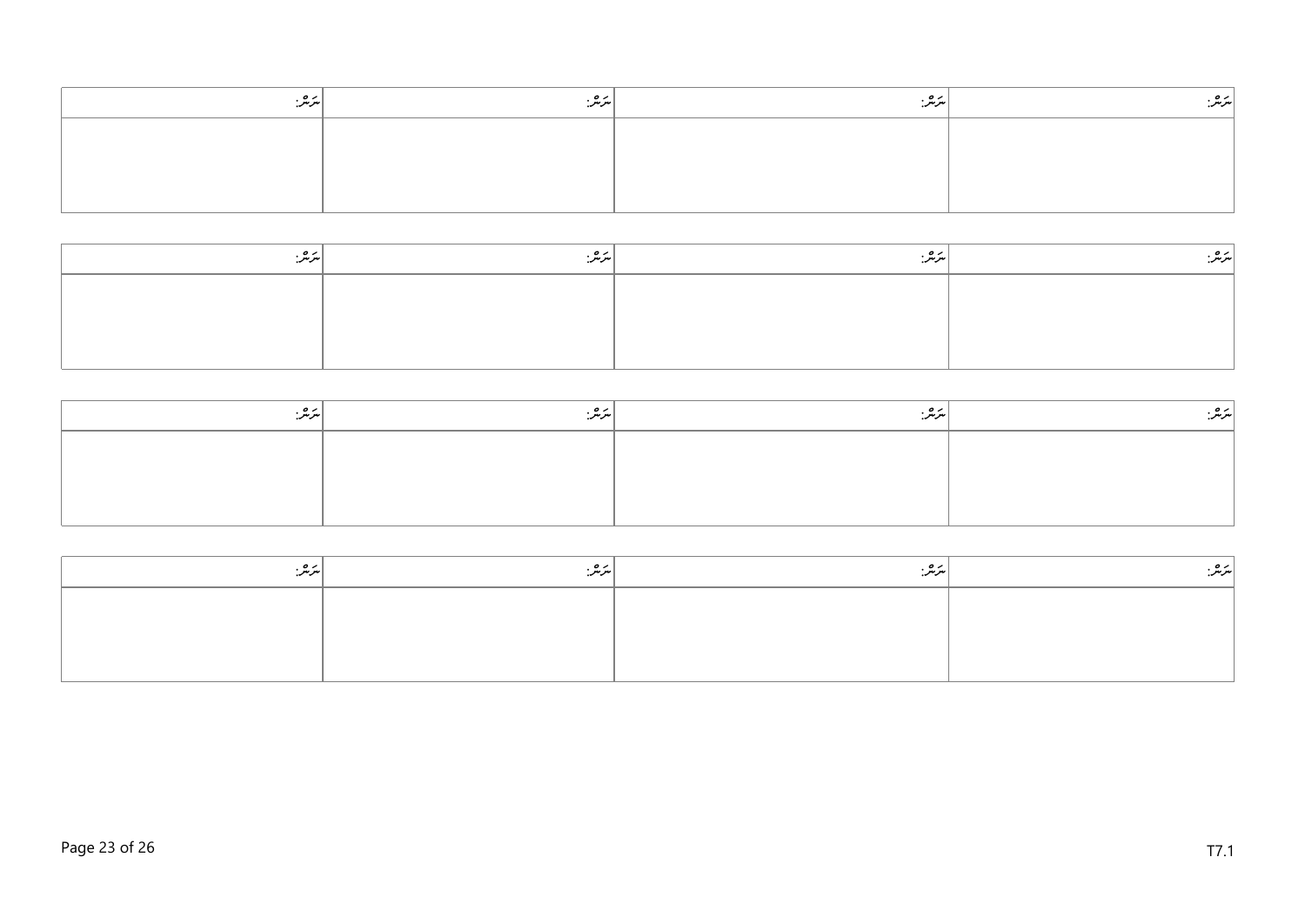| $\cdot$ | 。 | $\frac{\circ}{\cdot}$ | $\sim$<br>سرسر |
|---------|---|-----------------------|----------------|
|         |   |                       |                |
|         |   |                       |                |
|         |   |                       |                |

| يريثن | ' سرسر . |  |
|-------|----------|--|
|       |          |  |
|       |          |  |
|       |          |  |

| بر ه | . ه | $\sim$<br>سرسر |  |
|------|-----|----------------|--|
|      |     |                |  |
|      |     |                |  |
|      |     |                |  |

| 。<br>. س | ىرىىر |  |
|----------|-------|--|
|          |       |  |
|          |       |  |
|          |       |  |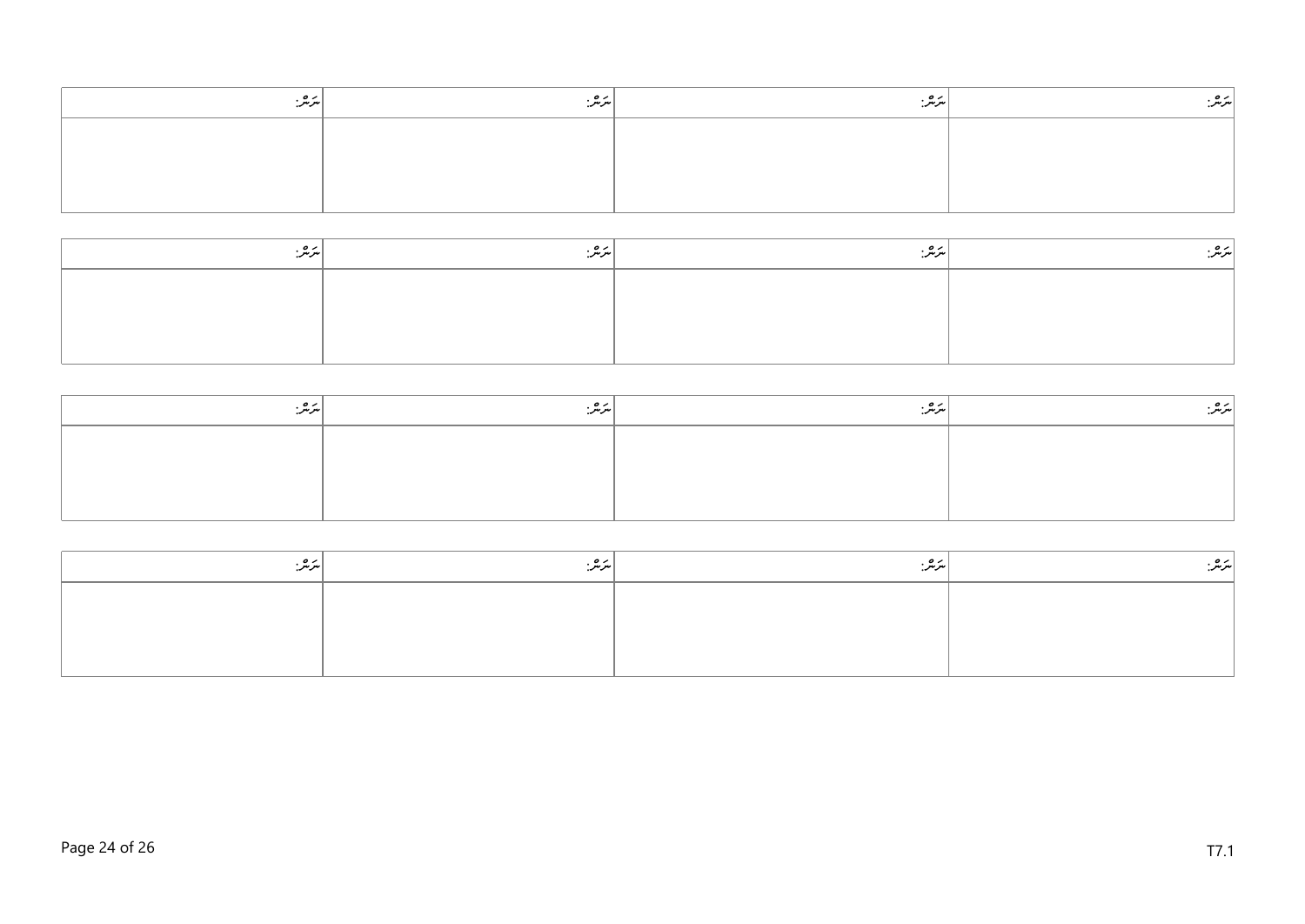| ير هو . | $\overline{\phantom{a}}$ | يرمر | اير هنه. |
|---------|--------------------------|------|----------|
|         |                          |      |          |
|         |                          |      |          |
|         |                          |      |          |

| ىر تىر: | $\circ$ $\sim$<br>" سرسر . | يبرحه | o . |
|---------|----------------------------|-------|-----|
|         |                            |       |     |
|         |                            |       |     |
|         |                            |       |     |

| انترنثر: | ر ه |  |
|----------|-----|--|
|          |     |  |
|          |     |  |
|          |     |  |

|  | . ه |
|--|-----|
|  |     |
|  |     |
|  |     |